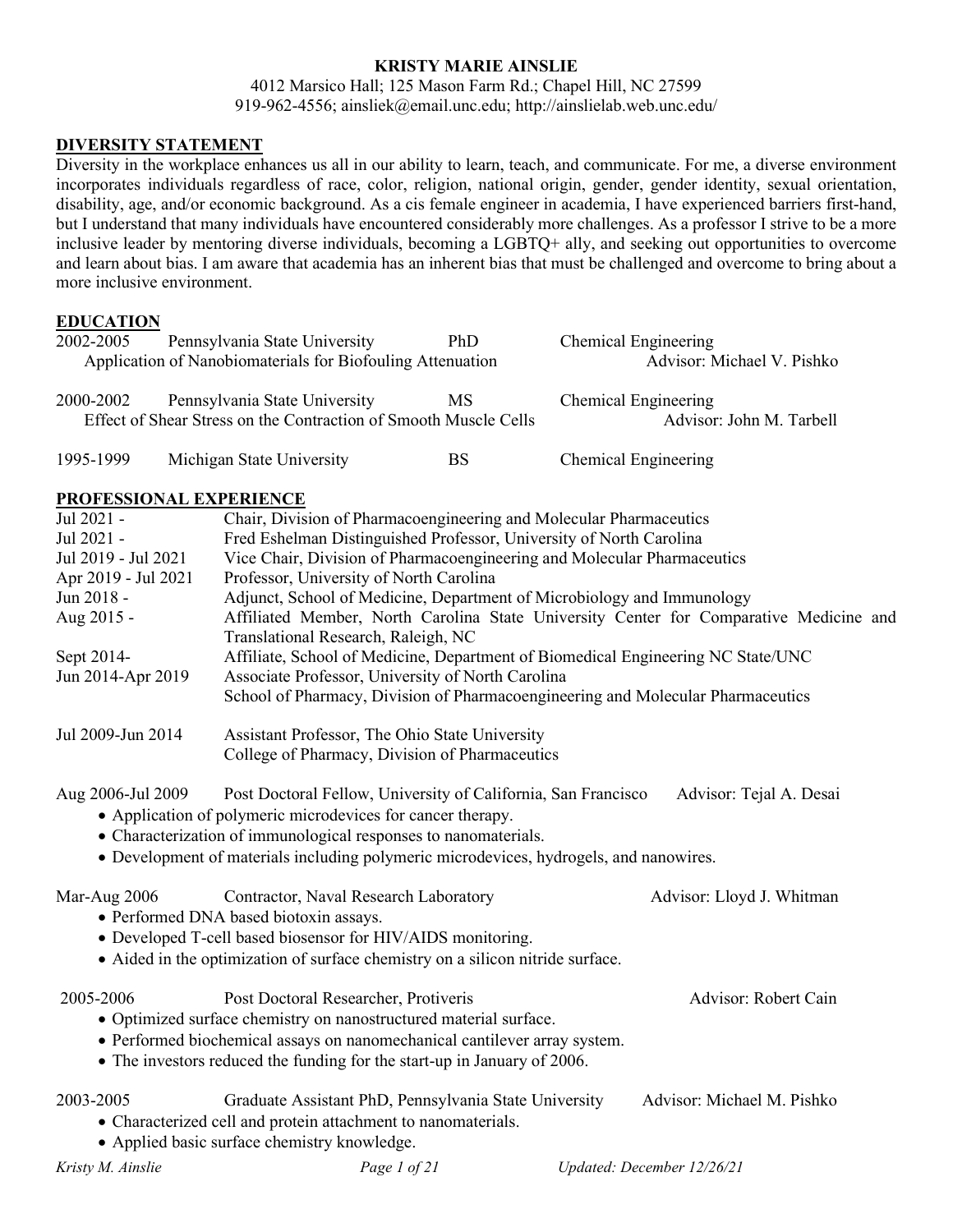• Gained experience in biosensor technology.

2000-2002 Graduate Assistant MS, Pennsylvania State University Advisor: John M. Tarbell

- Examined calcium ion dependent cellular pathways in vascular smooth muscle cells.
- Imaged calcium ions in real time and cell surface proteins through fluorescent and pharmacological methods.
- Explored topics in fluid flow dynamics as they relate to shear stress.

# 1999– 2000 Staff Engineer, Malcolm Pirnie, East Lansing, MI

- Lansing office Information Technology leader.
- Collected environmental soil and water samples.

# **HONORS**

- 2021 Worthy of Recognition for SP PCHY 512 Pharmaceutics II and SU PHCY 850 Pharmacy Internship
- 2021 American Institute for Medical and Biological Engineering (AIMBE) Fellow Inauguration
- 2012 OSU Council of Graduate Students James M. Siddens Distinguished Faculty Advising Award
- 2012 Nominated for Ohio State University Distinguished Undergraduate Research Mentor Award
- 2009 Controlled Release Society Outstanding Oral Drug Delivery Award
- 2007 Controlled Release Society-Capsugel Post-Doc Award for Innovative Aspects of Oral Drug Delivery & Absorption
- 2005 Walter R. and Aura Lee Supina Graduate Fellowship in Chemical Engineering
- 2000 The Pennsylvania State University Life Science Consortium Graduate Fellowship
- 1999 Commencement Speaker for Michigan State University College of Engineering Graduation Ceremony

# **BIBLIOGRAPHY AND PRODUCTS OF SCHOLARSHIP**

# **BOOKS & CHAPTERS**

- 1. Graham-Gurysh EG, Carpenter BW, Beck WA, Varma DM, Vincent BG, Bachelder EM, Ainslie KM. Delivery Strategies for Cancer Vaccines and Immunoadjuvants. In: Mansoor Amiji M, editor. Delivery Strategies in Immuno-Oncology: Elsevier; 2021
- 2. Gallovic MD, Bachelder EM, Ainslie KM. Immunostimulatory Inulin Adjuvants in Prophylactic Vaccines Against Pathogens. In: Davis CR, editor. Inulin: Chemical Properties, Uses and Health Benefits: Nova Science Publishers; 2017.
- 3. Peine, KJ; Chen, N; Bachelder EM; Ainslie KM. Handbook of Research on Novel Approaches for Drug Delivery (Chapter: Drug Delivery Strategies for Tolerogenic Therapy for Autoimmune Diseases in an Antigen-Specific Manner) IgI Global, New York (2017).
- 4. Ainslie, KM; Desai, TA. Long Acting Injections and Implants (Chapter: Micro-electric technologies) Springer, New York, New York (2012).
- 5. Ayala, P; Bernards, DA; Thakar, RT; Ainslie, KM; Desai, TA. *The Handbook of Enabling Technologies for Regenerative Medicine* (Chapter: Fabrication of cell mircrointegrated tissues) CRC/Taylor and Francis, New York (2010).
- 6. Ainslie, KM; Thakar, RT; Bernards, DA; Desai, TA. *Nanotechnology in Tissue Engineering and Regenerative Medicine* (Chapter: Inflammation Response to Implanted Nanostructured Materials) CRC/Taylor and Francis, New York (2010).
- 7. Ainslie, KM; Thakar, RT; Bernards, DA; Desai, TA. *Biological Interactions on Materials Surfaces: Understanding and Controlling Protein, Cell and Tissue Responses* (Chapter: Inflammation Response to Implanted Nanostructured Materials) Elsevier, New York (2009).

# **PEER REVIEWED ARTICLES (H-INDEX 33)**

- 1. Batty CJ,\* Lifshits LM,\* Eckshtain-Levi M,\* Mccammitt B, Moore KM, Amouzougan EA, Stiepel RT, Ross TM, Eric M. Bachelder EM, Ainslie KM. Metal-Organic Coordination Polymer for Delivery of a Subunit Broadly Acting Influenza Vaccine. *In Preparation.*
- *2.* Batty CJ, Amouzougan EA, Ross TM, Bachelder EM, Ainslie KM. Optimization of CpG Delivery with Influenza H1N1 Computationally Optimized Broadly Reactive Antigen (COBRA) for Development of a Broadly Acting Influenza Vaccine. *In Preparation.*
- *3.* Stiepel RT, Erik S. Pena ES, Ehrenzeller SA, Gallovic MD, Genito CJ, Bachelder EM, Ainslie KM. An Experimental and Mathematical Model of Drug Release from Acetalated Dextran Particles*. In Preparation.*
- 4. Varma DM, Batty CJ, Stiepel RT, Graham-Gurysh EG, Zahid MSH, Qiu K, Anselmo A, Hill DB, Ross TM, Bachelder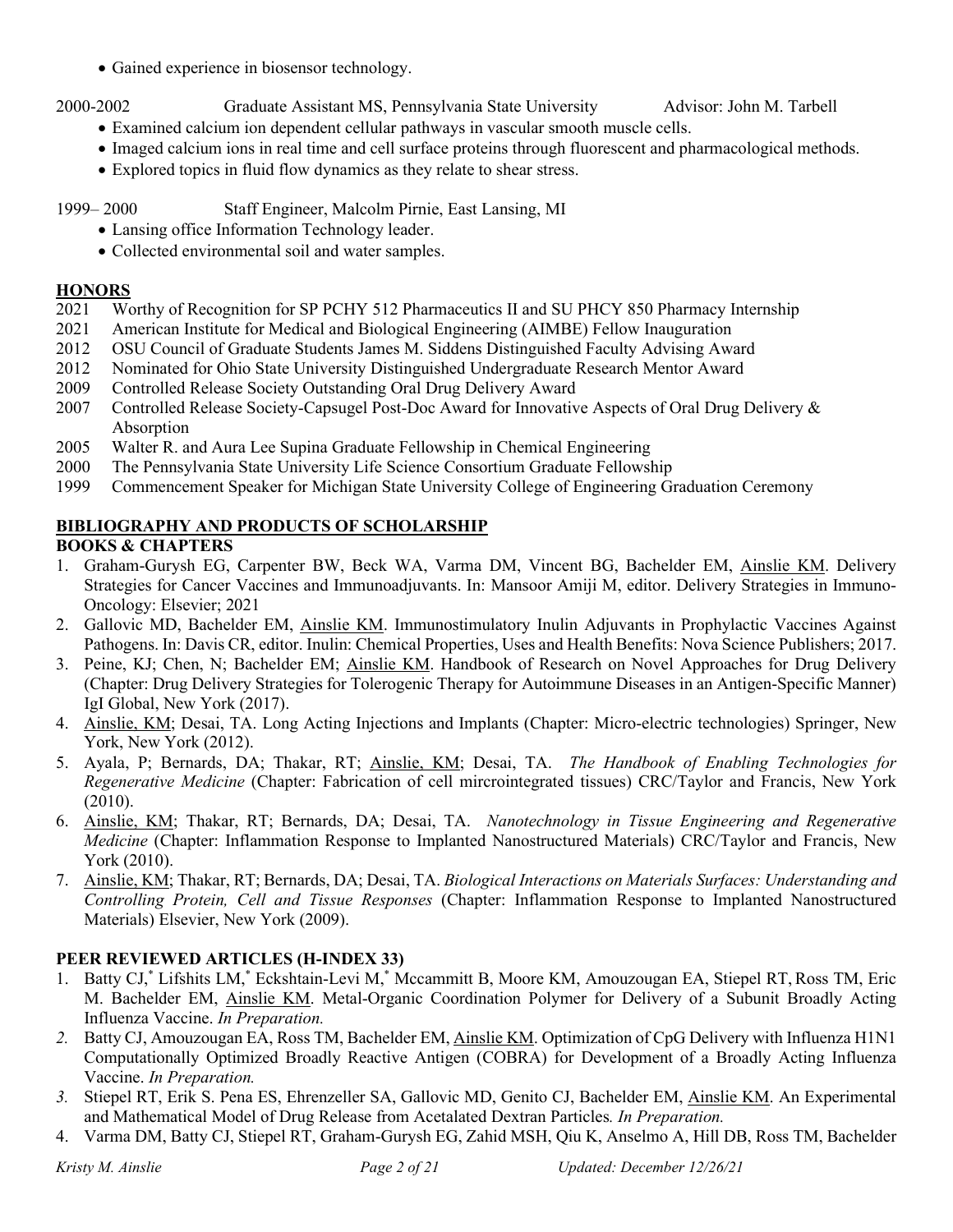EM, Ainslie KM. Development of A Broadly Acting Subunit Influenza Vaccine via Delivery of Intranasal Gel. *Accepted ACS Biomaterials Science & Engineering*

- *5.* Batty CJ, Gallovic MD, Williams J, Ross TM, Bachelder EM, Ainslie KM. Multiplexed Electrospray Enables High Throughput Production of cGAMP Microparticles to Serve as a Vaccine Adjuvant for a Broadly Acting influenza Vaccine. *Submitted Biomaterials Science*
- 6. Duggan E, Batty CJ, Ainslie KM. Micro and nanotechnologies: The little formulations that could. *Under revision. Bioengineering & Translational Medicine.*
- *7.* Gallovic MD, Junkins RD, McGee CE, Sandor AM, Sample CJ, Mason AK, Arwood LC, Sahm RA, Bachelder EM, Sempowski GD, Ainslie KM, Ting JPY. Delivery of STING agonist via polymeric microparticles improves seasonal influenza vaccine efficacy and durability in ferrets over standard adjuvants. *Under revision J Cont Release.*
- *8.* Watkins-Schulz R, Batty C, Schmidt ME, Chou WC, Bachelder EM, Ainslie KM, Ting JPY. The direct and indirect effects of STING activation on natural killer cells. *Under revision J Cont Release.*
- *9.* Pena ES, Graham-Gurysh EG, Bachelder EM, Ainslie KM. Design of Biopolymer-Based Interstitial Therapies for the Treatment of Glioblastoma. *International Journal of Molecular Sciences*. 2021; 22(23):13160. (*Invited*)
- *10.* Hendy D, Amouzougan EA, Young I, Eric M. Bachelder EM, Ainslie KM. Nano/Microparticle Formulations for Universal Influenza Vaccines. *Accepted The AAPS Journal.*
- 11. Genito CJ, Eckshtain-Levi M, Piedra-Quintero ZL, Krovi SA, Kroboth A, Stiepel RT, Guerau-de-Arellano M, Bachelder EM, Ainslie KM. Dexamethasone and Fumaric Acid Ester Conjugate Synergistically Inhibits Inflammation and NF-κB in Macrophages. Bioconjug Chem. 2021 Jun 24.
- *12.* Zahid MSH, Varma DM, Johnson MM, Landavazo A, Bachelder EM, Blough BE, Ainslie KM. In Vitro Re-sensitization of Resistant Intracellular Salmonella enterica Serovar Typhimurium to Traditional Antibiotics with AR-12. FEMS Microbiol Lett. 2021 Jun 16;368(11):fnab062.
- 13. Batty CJ, Bachelder EM, Ainslie KM. Historical Perspective of Clinical Nano and Microparticle Formulations for Delivery of Therapeutics. Trends Mol Med. 2021 Apr 23;S1471-4914(21)00097-6.
- 14. Johnson BM, Uchimura T, Gallovic MD, Thamilarasan M, Chou WC, Gibson SA, Deng M, Tam JW, Batty CJ, Williams J, Matsushima GK, Bachelder EM, Ainslie KM, Markovic-Plese S, Ting JP. STING Agonist Mitigates Experimental Autoimmune Encephalomyelitis by Stimulating Type I IFN-Dependent and -Independent Immune-Regulatory Pathways. J Immunol. 2021 May 1;206(9):2015-2028.
- 15. Genito CJ, Batty CJ, Bachelder EM, Ainslie KM. Considerations for size, surface charge, polymer degradation, codelivery, and manufacturability in the development of polymeric particle vaccines for infectious diseases. Advanced NanoBiomed Research. 2021,1 p. 2000041 (*invited*).
- 16. Batty CJ, Heise MT, Bachelder EM, Ainslie KM. Vaccine Formulations in Clinical Development for the Prevention of Severe Acute Respiratory Syndrome Coronavirus 2 Infection. Adv Drug Deliv Rev. 2020 Dec 11:S0169- 409X(20)30277-5. (*Invited*)
- 17. Stiepel RT, Batty CJ, MacRaild CA, Norton RS, Bachelder E, Ainslie KM. Merozoite surface protein 2 adsorbed onto acetalated dextran microparticles for malaria vaccination. Int J Pharm. 2020 Dec 10;593:120168.
- 18. Moore KM, Batty CJ, Stiepel RT, Genito CJ, Bachelder EM, Ainslie KM. Injectable, Ribbon-Like Microconfetti Biopolymer Platform for Vaccine Applications. ACS Appl Mater Interfaces. 2020 Sep 2;12(35):38950-38961
- 19. Varma DM, Redding EA, EM Bachelder, Ainslie KM. Nano-and Microformulations to Advance Therapies for Visceral Leishmaniasis ACS Biomaterials Science & Engineering. 2020 Online Oct 16. (*Invited*)
- 20. Moore KM, Murthy AB, Graham-Gurysh EG, Hingtgen SD, Bachelder EM, Ainslie KM. Polymeric Biomaterial Scaffolds for Tumoricidal Stem Cell Glioblastoma Therapy. ACS Biomaterials Science & Engineering. 2020;6(7):3762-77.
- 21. Varma DM, Zahid MSH, Bachelder EM, Ainslie KM. Formulation of host-targeted therapeutics against bacterial infections. Transl Res. 2020 Mar 16:S1931-5244(20)30046-3.
- *22.* Graham-Gurysh EG, Murthy AB, Moore KM, Hingtgen SD, Bachelder EM, Ainslie KM. Synergistic drug combinations for a precision medicine approach to interstitial glioblastoma therapy. J Control Release. 2020 Jul 10;323:282-292.
- *23.* Graham-Gurysh EG, Moore K, Schorzman AN, Lee T, Zamboni WC, Hingtgen S, Bachelder EM, Ainslie KM. Tumor Responsive and Tunable Polymeric Platform for Optimized Delivery of Paclitaxel to Treat Glioblastoma. ACS Appl Mater Interfaces. 2020 Apr 6.
- 24. Iweala OI, Choudhary SK, Addison CT, Batty CJ, Kapita CM, Amelio C, Schuyler AJ, Deng S, Bachelder EM, Ainslie KM, Savage PB, Brennan PJ, Commins SP. Glycolipid-mediated basophil activation in alpha-gal allergy. J Allergy Clin Immunol. 2020 Feb 20:S0091-6749(20)30258-X.
- 25. Moore KM, Graham-Gurysh EG, Bomba HN, Murthy AB, Bachelder EM, Hingtgen SD, Ainslie KM. Impact of composite scaffold degradation rate on neural stem cell persistence in the glioblastoma surgical resection cavity.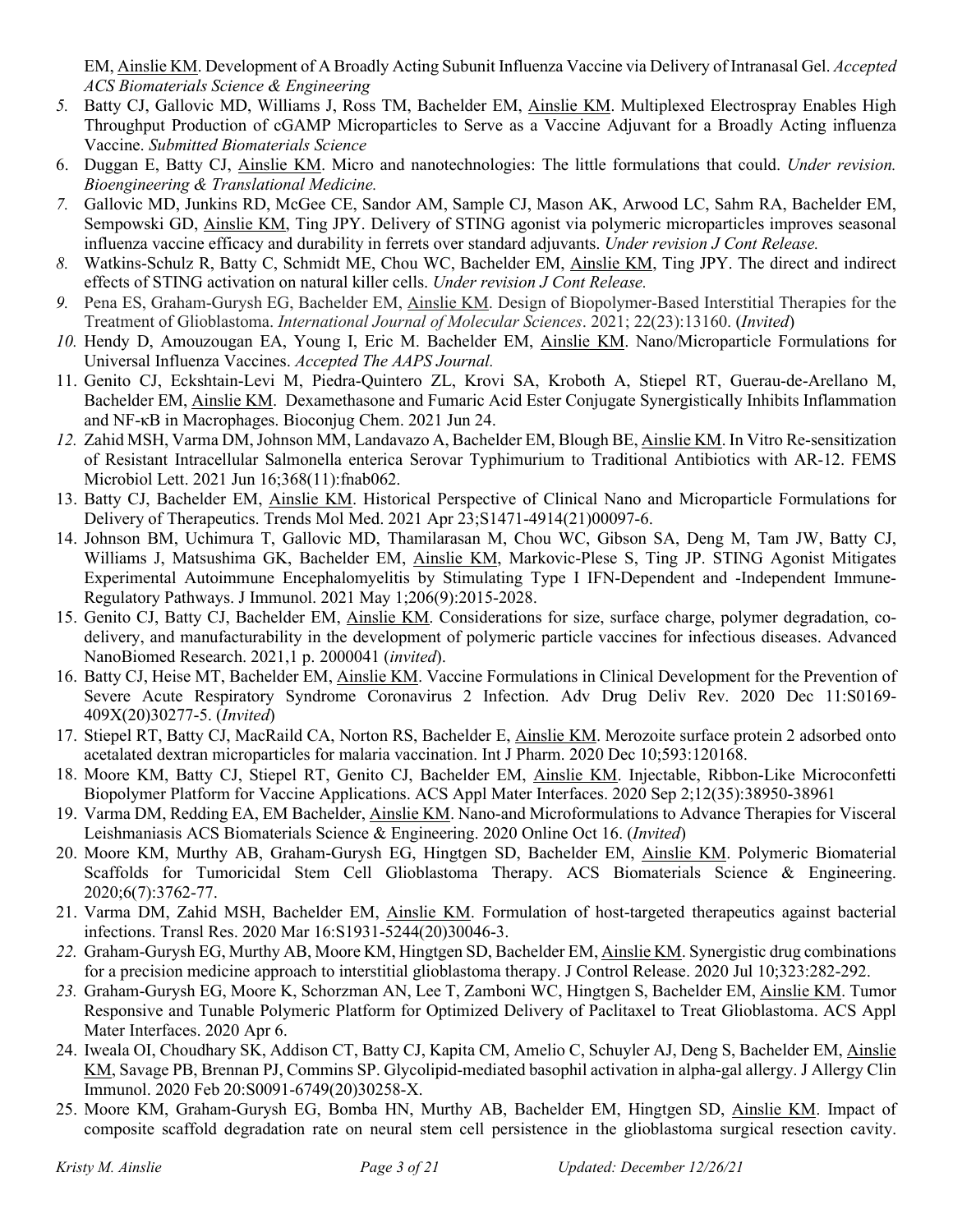Submitted Materials Science & Engineering C. 2020 Jun;111:110846.

- 26. Pradhan S, Moore KM, Ainslie KM, Yadavalli VK. Flexible, microstructured surfaces using chitin-derived biopolymers. J Mater Chem B. 2019;7(35):5328-35. Epub 2019/08/08. doi: 10.1039/c9tb00965e. PubMed PMID: 31389964.
- 27. Zahid MSH, Johnson MM, Tokarski RJ, 2nd, Satoskar AR, Fuchs JR, Bachelder EM, Ainslie KM. Evaluation of synergy between host and pathogen-directed therapies against intracellular Leishmania donovani. Int J Parasitol Drugs Drug Resist. 2019;10:125-32. Epub 2019/09/08. doi: 10.1016/j.ijpddr.2019.08.004. PubMed PMID: 31493763; PMCID: PMC6731340.
- 28. Watkins-Schulz R, Tiet P, Gallovic MD, Junkins RD, Batty C, Bachelder EM, Ainslie KM, Ting JPY. A microparticle platform for STING-targeted immunotherapy enhances natural killer cell- and CD8(+) T cell-mediated anti-tumor immunity. Biomaterials. 2019;205:94-105. Epub 2019/03/26. doi: 10.1016/j.biomaterials.2019.03.011.
- 29. Steipel RT, Gallovic MD, Batty CJ, Bachelder EM, Ainslie KM. Electrospray for generation of drug delivery and vaccine particles applied in vitro and in vivo. Mater Sci Eng C Mater Biol Appl. 2019;105:110070. Epub 2019/09/25. doi: 10.1016/j.msec.2019.110070.
- 30. Graham-Gurysh E, Moore KM, Satterlee AB, Sheets KT, Lin FC, Bachelder EM, Miller CR, Hingtgen SD, Ainslie KM. Sustained Delivery of Doxorubicin via Acetalated Dextran Scaffold Prevents Glioblastoma Recurrence after Surgical Resection. Mol Pharm. 2018;15(3):1309-18. Epub 2018/01/18. doi: 10.1021/acs.molpharmaceut.7b01114.
- 31. Cheng N, Watkins-Schulz R, Junkins RD, David CN, Johnson BM, Montgomery SA, Peine KJ, Darr DB, Yuan H, McKinnon KP, Liu Q, Miao L, Huang L, Bachelder EM, Ainslie KM, Ting JP. A nanoparticle-incorporated STING activator enhances antitumor immunity in PD-L1-insensitive models of triple-negative breast cancer. JCI Insight. 2018 Nov 15;3(22).
- 32. Krovi SA, Gallovic MD, Keller AM, Bhat M, Tiet P, Chen N, Collier MA, Gurysh EG, Pino EN, Johnson MM, Zahid MSH Cottrell ML, Pirone JR, Kashuba AD, Kwiek JJ, Bachelder EM, Ainslie KM. Injectable Long-acting Human Immunodeficiency Virus Antiretroviral Prodrugs with Improved Pharmacokinetic Profiles. Int J Pharm. 2018 Dec 1;552(1-2):371-377.
- 33. Chen N, Gallovic MD, Tiet P, McGee CE, Sempowski GD, Ting JPY, Ainslie KM, Bachelder EM. Degradation of Acetalated Dextran Microparticles to Optimize M2e-Based Universal Influenza Vaccine Efficacy. JCR ePub 2018.
- 34. Batty CJ, Tiet P, Bachelder EM, Ainslie KM. Drug Delivery for Cancer Immunotherapy and Vaccines. Pharm Nanotechnol. 2018 Sep 18.
- 35. Collier MA, Junkins R, Gallovic MD, Johnson B, Johnson MM, Macintyre A, Sempowski G, Bachelder EM, Ting JPY, Ainslie KM. Acetalated Dextran microparticles for co-delivery of STING and TLR7/8 agonists. Mol Pharm. 2018 Nov 5;15(11):4933-4946.
- 36. Johnson MM, Collier MA, Hoang KV, Pino EN, Gurysh EG, Gallovic MD, Zahid MS, Chen N, Schlesinger LS, Gunn JS, Bachelder EM, Ainslie KM. In vivo and Cellular Trafficking of Acetalated Dextran Microparticles for Delivery of a Host-Directed Therapy for *Salmonella enterica* Serovar Typhi Infection. Mol Pharm. 2018 Nov 5;15(11):5336-5348.
- 37. Chen N, Kroger CJ, Tisch RM, Bachelder EM, Ainslie KM. Prevention of Type 1 Diabetes with Acetalated Dextran Microparticles Containing Rapamycin and Pancreatic Peptide P31. Adv Healthc Mater. 2018 Sep;7(18).
- 38. Jongwattanapisan P, Terajima M, Miguez PA, Querido W, Nagaoka H, Sumida N, Gurysh EG, Ainslie KM, Pleshko N, Perera L, Yamauchi M. Identification of the effector domain of biglycan that facilitates BMP-2 osteogenic function. Sci Rep. 2018 May 4;8(1):7022.
- 39. Chen N, Johnson M, Collier M, Bachelder E, Ainslie KM. Tunable Degradation of Acetalated Dextran Microparticles Enables Controlled Vaccine Adjuvant and Antigen Delivery to Modulate Adaptive Immune Response. J Control Release. 2018 Mar 10;273:147-159.
- 40. Junkins R, Gallovic M, Johnson B, Collier M, Watkins-Schulz R, Cheng N, David C, McGee C, Sempowski G, Shterev I, McKinnone K, Bachelder E, Ainslie KM, Ting J. A robust microparticle platform for a STING-targeted adjuvant that enhances both humoral and cellular immunity during vaccination. J Control Release. 2017; 21(270):1-13
- 41. Johnson MM, Ainslie KM. Vaccines for the Prevention of Melioidosis and Glanders. Current Tropical Medicine Reports. 2017;4(3):136
- 42. Chen N, Peine K, Collier M, Gautam S, Jablonski K, Guerau-de-Arellano M, Ainslie K, Bachelder E. Co-Delivery of Disease Associated Peptide and Rapamycin via Acetalated Dextran Microparticles for Treatment of Multiple Sclerosis. Advanced Biosystems. 2017
- 43. Collier MA, Bachelder EM, Ainslie KM. Electrosprayed Myocet-like Liposomes: An Alternative to Traditional Liposome Production. Pharm Res. 2017;34(2):419-26
- 44. Peine KJ, Chen N, Bachelder EM, Ainslie KM. Drug Delivery Strategies for Tolergenic Therapy For Autoimmune Diseases in an Antigen Specific Manner. In: Keservani R, editor. Recent Advances in Drug Delivery Technology. Hershey, PA: IGI Global; 2017.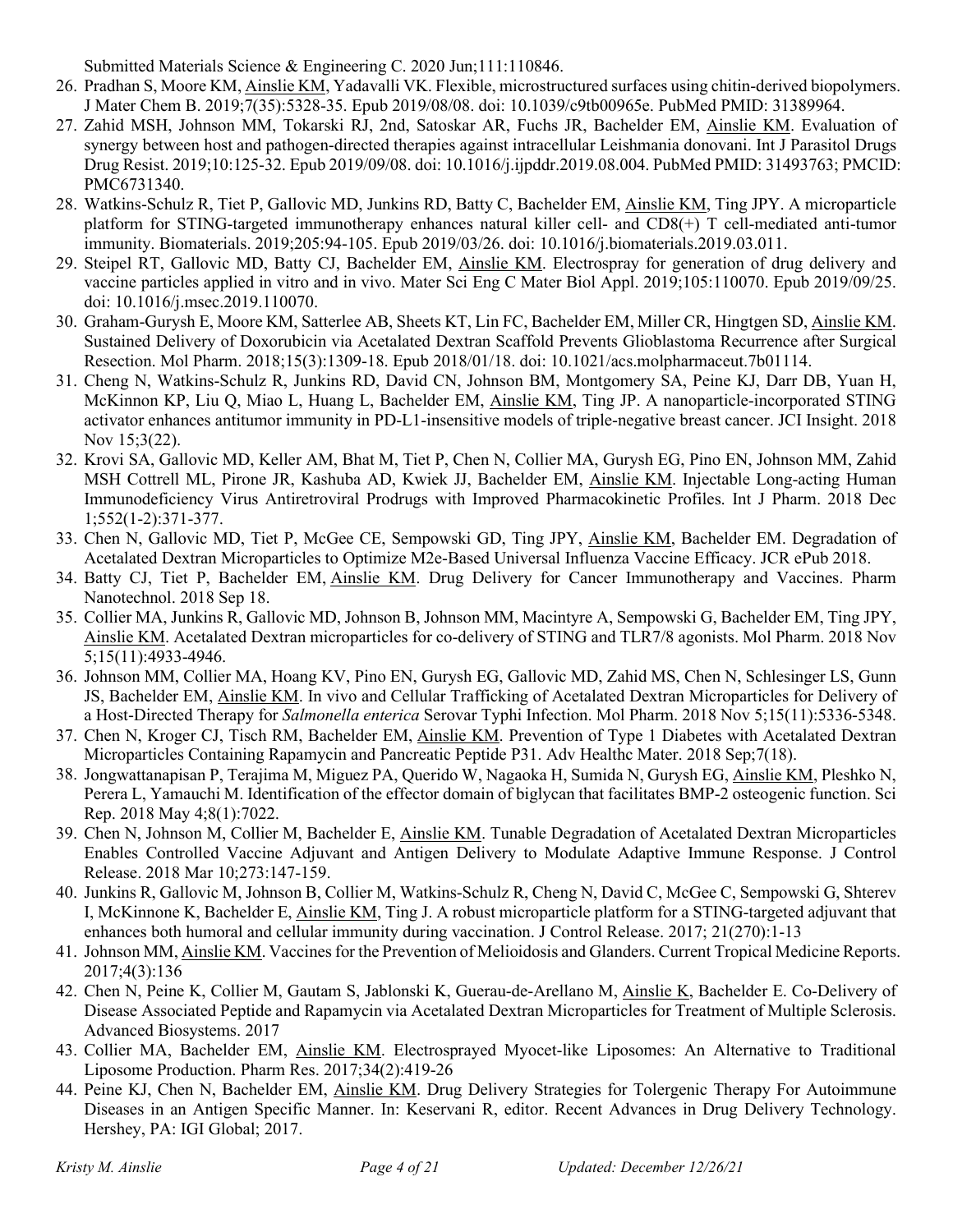- 45. Webb LM, Amici SA, Jablonski KA, Savardekar H, Panfil AR, Li L, Zhou W, Peine K, Karkhanis V, Bachelder EM, Ainslie KM, Green PL, Li C, Baiocchi RA, Guerau-de-Arellano M. PRMT5-Selective Inhibitors Suppress Inflammatory T Cell Responses and Experimental Autoimmune Encephalomyelitis. J Immunol. 2017;198(4):1439-51.
- 46. Bachelder EM, Pino EN, Ainslie KM. Acetalated Dextran: A Tunable and Acid-Labile Biopolymer with Facile Synthesis and a Range of Applications. Chem Rev. Online 2016 Dec 29.
- 47. Duong AD, Collier MA, Bachelder EM, Wyslouzil BE, Ainslie KM One Step Encapsulation of Small Molecule Drugs in Liposomes via Electrospray-Remote Loading. Mol Pharm. 2016 Jan 4;13(1):92-9.
- 48. Gallovic MD, Montjoy DG, Collier MA, Do C, Wyslouzil BE, Bachelder EM, Ainslie KM. Chemically modified inulin microparticles serving dual function as a protein antigen delivery vehicle and immunostimulatory adjuvant. Biomater Sci. 2016 Jan 11.
- 49. Collier MA, Peine KJ, Gautam S, Oghumu S, Varikuti S, Borteh H, Papenfuss TL, Sataoskar AR, Bachelder EM, Ainslie KM. Host-mediated *Leishmania donovani* treatment using AR-12 encapsulated in acetalated dextran microparticles. Int J Pharm. 2016 Jan 5;499(1-2):186-194.
- 50. Hoang KV, Curry H, Collier MA, Borteh H, Bachelder EM, Schlesinger LS, Gunn JS, Ainslie KM. Needle-free Delivery of Acetalated Dextran-Encapsulated AR-12 Protects Mice from *Francisella tularensis* Lethal Challenge. Antimicrob Agents Chemother. 2016 Jan 19.
- 51. Collier MA, Gallovic MD, Bachelder EM, Sykes CD, Kashuba A, Ainslie KM. Saquinavir Loaded Acetalated Dextran Microconfetti - a Long Acting Protease Inhibitor Injectable. Pharm Res. 2016 Aug;33(8):1998-2009.
- 52. Chen N, Collier MA, Gallovic MD, Collins GC, Sanchez CC, Fernandes EQ, Bachelder EM, Ainslie KM. Degradation of acetalated dextran can be broadly tuned based on cyclic acetal coverage and molecular weight. Int J Pharm. 2016 Oct 15;512(1):147-57.
- 53. Gallovic MD, Schully KL, Bell MG, Elberson MA, Palmer JR, Darko CA, Bachelder EM, Wyslouzil BE, Keane-Myers AM, Ainslie KM. Acetalated Dextran Microparticulate Vaccine Formulated via Coaxial Electrospray Preserves Toxin Neutralization and Enhances Murine Survival Following Inhalational Bacillus Anthracis Exposure. Adv Healthc Mater. 2016 Oct;5(20):2617-2627.
- 54. Chen N, Peine K, Bachelder E, Ainslie K. Micro- and Nano-Particulate Strategies for Antigen Specific Immune Tolerance to Treat Autoimmune Diseases. Pharmaceutical Nanotechnology. 2015;3(2):85-100.
- 55. Gupta G, Peine KJ, Abdelhamid D, Snider H, Shelton AB, Rao L, Kotha SR, Huntsman AC, Varikuti S, Oghumu S, Naman CB, Pan L, Parinandi NL, Papenfuss TL, Kinghorn AD, Bachelder EM, Ainslie KM, Fuchs JR, Satoskar AR. A Novel Sterol Isolated from a Plant Used by Mayan Traditional Healers Is Effective in Treatment of Visceral Leishmaniasis Caused by *Leishmania donovani*. ACS Infectious Diseases. 2015;1(10):497–506.
- 56. Schully KL, Bell MG, Prouty AM, Gallovic MD, Gautam S, Peine KJ, Sharma S, Bachelder EM, Pesce JT, Elberson MA, Ainslie KM, Keane-Myers A. Evaluation of a Biodegradable Microparticulate Polymer as a Carrier for *Burkholderia pseudomallei* Subunit Vaccines in a Mouse Model of Melioidosis. International Journal of Pharmaceutics. 2015;495(2):849-61.
- 57. Peine KJ, Guerau-de-Arellano M, Lee P, Kanthamneni N, Severin M, Probst GD, Peng HY, Yang YH, Vangundy Z, Papenfuss TL, Lovett-Racke AE, Bachelder EM, Ainslie KM. Treatment of Experimental Autoimmune Encephalomyelitis by Codelivery of Disease Associated Peptide and Dexamethasone in Acetalated Dextran Microparticles. Molecular Pharmaceutics. 2014;11(3):828-35.
- 58. Hoang KV, Borteh HM, Rajaram MVS, Peine KJ, Curry H, Collier MA, Homsy ML, Bachelder EM, Gunn JS, Schlesinger LS, Ainslie KM. Acetalated Dextran Encapsulated Ar-12 as a Host-Directed Therapy to Control Salmonella Infection. International Journal of Pharmaceutics. 2014;477(1-2):334-43.
- 59. Peine KJ, Gupta G, Brackman DJ, Papenfuss TL, Ainslie KM, Satoskar AR, Bachelder EM. Liposomal Resiquimod for the Treatment of *Leishmania donovani* Infection. J Antimicrob Chemother. 2014;69(1):168-75.
- 60. Peine KJ, Bachelder EM, Vangundy Z, Papenfuss T, Brackman DJ, Gallovic MD, Schully K, Pesce J, Keane-Myers A, Ainslie KM. Efficient Delivery of the Toll-Like Receptor Agonists Polyinosinic:Polycytidylic Acid and Cpg to Macrophages by Acetalated Dextran Microparticles. Molecular Pharmaceutics. 2013;10(8):2849-57.
- 61. Borteh HM, Gallovic MD, Sharma S, Peine KJ, Miao SM, Brackman DJ, Gregg K, Xu YY, Guo XL, Guan JJ, Bachelder EM, Ainslie KM. Electrospun Acetalated Dextran Scaffolds for Temporal Release of Therapeutics. Langmuir. 2013;29(25):7957-65.
- 62. Collier MA, Gallovic MD, Peine KJ, Duong AD, Bachelder EM, Gunn JS, Schlesinger LS, Ainslie KM. Delivery of Host Cell-Directed Therapeutics for Intracellular Pathogen Clearance. Expert Review of Anti-Infective Therapy. 2013;11(11):1225-35.
- 63. Duong AD, Sharma S, Peine KJ, Gupta G, Satoskar AR, Bachelder EM, Wyslouzil BE, Ainslie KM. Electrospray Encapsulation of Toll-Like Receptor Agonist Resiquimod in Polymer Microparticles for the Treatment of Visceral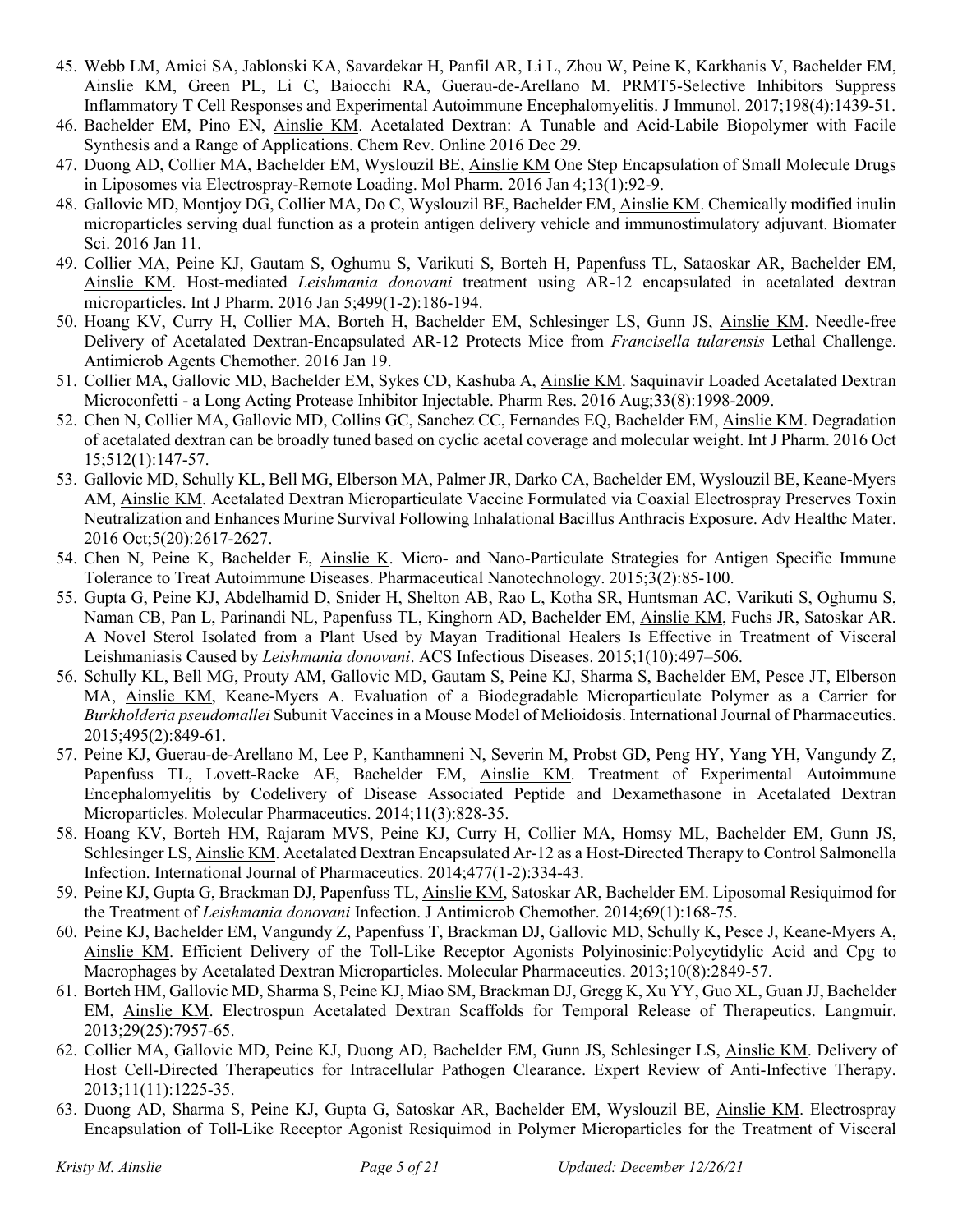Leishmaniasis. Mol Pharm. 2013;10(3):1045-55.

- 64. Schully KL, Sharma S, Peine KJ, Pesce J, Elberson MA, Fonseca ME, Prouty AM, Bell MG, Borteh H, Gallovic M, Bachelder EM, Keane-Myers A, Ainslie KM. Rapid Vaccination Using an Acetalated Dextran Microparticulate Subunit Vaccine Confers Protection against Triplicate Challenge by *Bacillus anthracis*. Pharmaceutical Research. 2013;30(5):1349-61.
- 65. Meenach SA, Kim YJ, Kauffman KJ, Kanthamneni N, Bachelder EM, Ainslie KM. Synthesis, Optimization, and Characterization of Camptothecin-Loaded Acetalated Dextran Porous Microparticles for Pulmonary Delivery. Mol Pharm. 2012;9(2):290-8.
- 66. Kauffman KJ, Kanthamneni N, Meenach SA, Pierson BC, Bachelder EM, Ainslie KM. Optimization of Rapamycin-Loaded Acetalated Dextran Microparticles for Immunosuppression. International Journal of Pharmaceutics. 2012;422(1-2):356-63.
- 67. Kauffman KJ, Do C, Sharma S, Gallovic MD, Bachelder EM, Ainslie KM. Synthesis and Characterization of Acetalated Dextran Polymer and Microparticles with Ethanol as a Degradation Product. ACS Appl Mater Interfaces. 2012;4(8):4149-55.
- 68. Kanthamneni N, Sharma S, Meenach SA, Billet B, Zhao JC, Bachelder EM, Ainslie KM. Enhanced Stability of Horseradish Peroxidase Encapsulated in Acetalated Dextran Microparticles Stored Outside Cold Chain Conditions. International Journal of Pharmaceutics. 2012;431(1-2):101-10.
- 69. Saldanha KJ, Doan RP, Ainslie KM, Desai TA, Majumdar S. Micrometer-Sized Iron Oxide Particle Labeling of Mesenchymal Stem Cells for Magnetic Resonance Imaging-Based Monitoring of Cartilage Tissue Engineering. Magn Reson Imaging. 2011;29(1):40-9.
- 70. Bachelder EM, Beaudette TT, Broaders KE, Frechet JMJ, Albrecht MT, Mateczun AJ, Ainslie KM, Pesce JT, Keane-Myers AM. In Vitro Analysis of Acetalated Dextran Microparticles as a Potent Delivery Platform for Vaccine Adjuvants. Molecular Pharmaceutics. 2010;7(3):826-35.
- 71. Ainslie KM, Tao SL, Popat KC, Daniels H, Hardev V, Grimes CA, Desai TA. In Vitro Inflammatory Response of Nanostructured Titania, Silicon Oxide, and Polycaprolactone. J Biomed Mater Res A. 2009;91(3):647-55.
- 72. Ainslie KM, Lowe RD, Beaudette TT, Petty L, Bachelder EM, Desai TA. Microfabricated Devices for Enhanced Bioadhesive Drug Delivery: Attachment to and Small-Molecule Release through a Cell Monolayer under Flow. Small. 2009;5(24):2857-63.
- 73. Ainslie KM, Tao SL, Popat KC, Desai TA. In Vitro Immunogenicity of Silicon-Based Micro- and Nanostructured Surfaces. ACS Nano. 2008;2(5):1076-84.
- 74. Ainslie, KM; Bachelder, EM; Sharma, G; Grimes, C; Pishko, MV. Macrophage Cell Adhesion and Inflammation Cytokines on Magnetostrictive Nanowires. Nanotoxicology 2007 1 (4):279 - 290.
- 75. Ainslie KM, Kraning CM, Desai TA. Microfabrication of an Asymmetric, Multi-Layered Microdevice for Controlled Release of Orally Delivered Therapeutics. Lab Chip. 2008;8(7):1042-7.
- 76. Saldanha KJ, Piper SL, Ainslie KM, Kim HT, Majumdar S. Magnetic Resonance Imaging of Iron Oxide Labelled Stem Cells: Applications to Tissue Engineering Based Regeneration of the Intervertebral Disc. Eur Cell Mater. 2008;16:17- 25.
- 77. Ainslie KM, Bachelder EM, Sharma G, Grimes C, Pishko MV. Macrophage Cell Adhesion and Inflammation Cytokines on Magnetostrictive Nanowires. Nanotoxicology. 2007;1(4):279 – 90.
- 78. Ainslie KM, Bachelder EM, Borkar S, Zahr AS, Sen A, Badding JV, Pishko MV. Cell Adhesion on Nanofibrous Polytetrafluoroethylene (nPTFE). Langmuir. 2007;23(2):747-54.
- 79. Dyer MA, Ainslie KM, Pishko MV. Protein Adhesion on Silicon-Supported Hyperbranched Poly(Ethylene Glycol) and Poly(Allylamine) Thin Films. Langmuir. 2007;23(13):7018-23.
- 80. Stine R, Cole CL, Ainslie KM, Mulvaney SP, Whitman LJ. Formation of Primary Amines on Silicon Nitride Surfaces: A Direct, Plasma-Based Pathway to Functionalization. Langmuir. 2007;23(8):4400-4.
- 81. Bachelder EM, Ainslie KM, Pishko MV. Utilizing a Quartz Crystal Microbalance for Quantifying Cd4(+) T Cell Counts. Sensor Letters. 2005;3(3):211-5.
- 82. Ainslie KM, Sharma G, Dyer MA, Grimes CA, Pishko MV. Attenuation of Protein Adsorption on Static and Oscillating Magnetostrictive Nanowires. Nano Lett. 2005;5(9):1852-6.
- 83. Ainslie KM, Garanich JS, Dull RO, Tarbell JM. Vascular Smooth Muscle Cell Glycocalyx Influences Shear Stress-Mediated Contractile Response. J Appl Physiol. 2005;98(1):242-9.
- 84. Ainslie K, Shi ZD, Garanich JS, Tarbell JM. Rat Aortic Smooth Muscle Cells Contract in Response to Serum and Its Components in a Calcium Independent Manner. Annals of Biomedical Engineering. 2004;32(12):1667-75.
- 85. Florian JA, Kosky JR, *Ainslie K*, Pang Z, Dull RO, Tarbell JM. Heparan Sulfate Proteoglycan Is a Mechanosensor on Endothelial Cells. Circ Res. 2003;93(10):e136-42.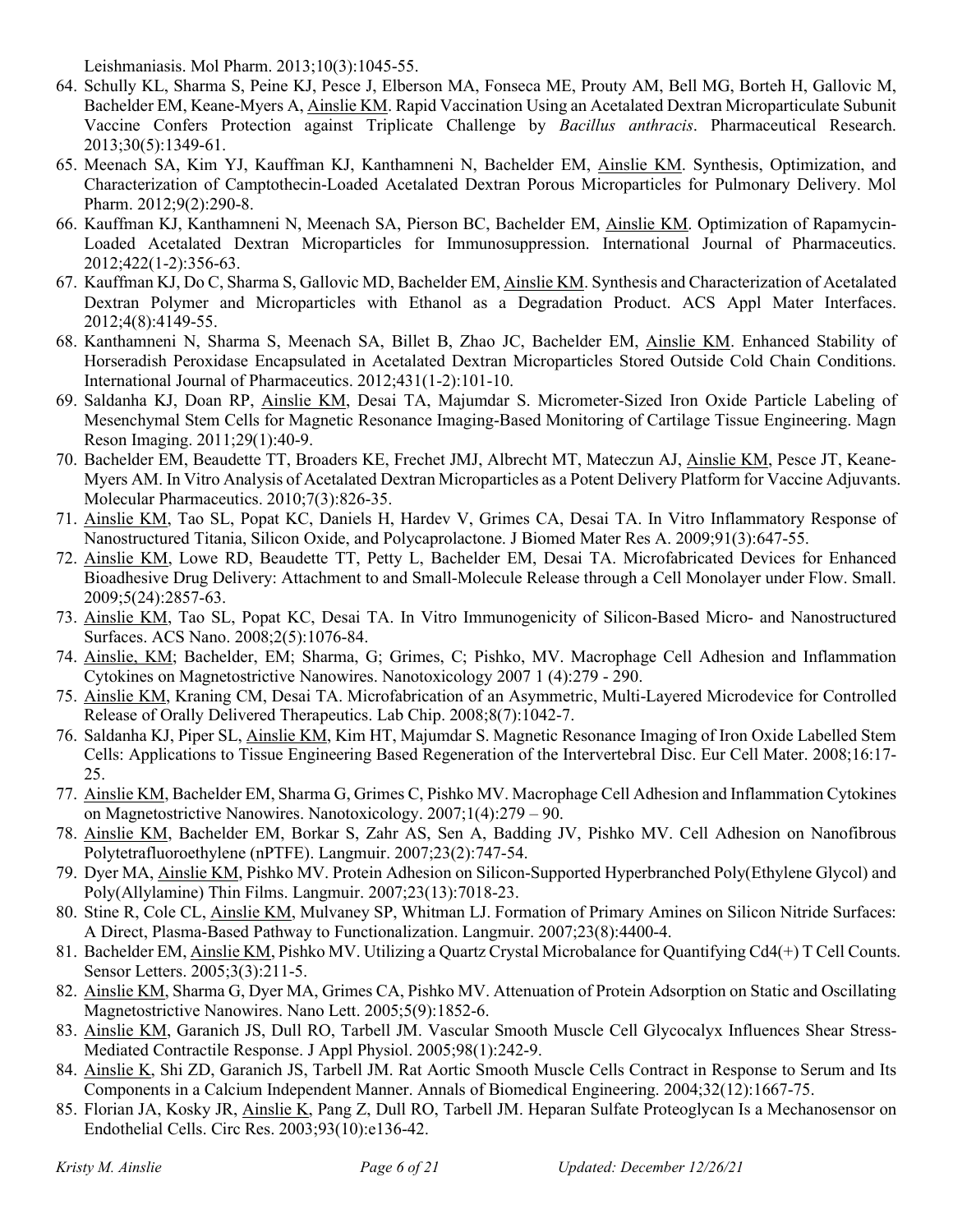- 86. Civelek M, Ainslie K, Garanich JS, Tarbell JM. Smooth Muscle Cells Contract in Response to Fluid Flow Via a Ca2+- Independent Signaling Mechanism. J Appl Physiol. 2002;93(6):1907-17.
- 87. Sharma R, Yellowley CE, Civelek M, Ainslie K, Hodgson L, Tarbell JM, Donahue HJ. Intracellular Calcium Changes in Rat Aortic Smooth Muscle Cells in Response to Fluid Flow. Ann Biomed Eng. 2002;30(3):371-8.

## **NON-PEER REVIEWED ARTICLES**

1. Pena ES, Bachelder EB, Ainslie KM. Acetalated Dextran for Enhanced Delivery of Subunit Vaccines. In: Patravale VB, editor. Nineteenth International e-Symposium: Advances in Technology & Business Potential of New Drug Delivery Systems; February; Online: Controlled Release Society Indian Chapter 2021.

#### **INVITED NON-CONFERENCE TALKS**

- 1. Ainslie KM. Acetalated Dextran: A Spoonful of Sugar Helps the Medicine (and Vaccine) go down. Arizona State University, Tempe, AZ February 2022. Virtual
- 2. Ainslie KM. Acetalated Dextran: A Spoonful of Sugar Helps the Medicine (and Vaccine) go down. Virginia Commonwealth University, Richmond VA September 2021. *Virtual*
- 3. Ainslie KM. Acetalated Dextran: A Spoonful of Sugar Helps the Medicine (and Vaccine) go down. University of California, Davis Biomedical Engineering Department. Davis, CA April 2021. *Virtual*
- 4. Ainslie KM. Women in Pharmaceutical Sciences. UNC GEO x CAPS Global Women in Pharmacy Event. Chapel Hill, NC Nov 2021.
- 5. Ainslie KM. Acetalated Dextran: A Spoonful of Sugar Helps the Medicine (and Vaccine) go down. University of Miami Biomedical Nanotechnology Institute. Miami, FL March 2021. *Virtual*
- 6. Ainslie KM. Acetalated Dextran: A Spoonful of Sugar Helps the Medicine (and Vaccine) go down. Utah School of Pharmacy. Salt Lake City, UT Jan 2021. *Virtual*
- *7.* Ainslie KM. Nanoparticle Formulations for Autoimmune Disease and Vaccinations. UNC Allergy and Immunology Grand Rounds. Oct 2020. *Virtual*
- 8. Ainslie KM. Acetalated Dextran: A Spoonful of Sugar Helps the Medicine (and Vaccine) go down. Rice Bioengineering. Houston, TX Sept 2020. *Virtual*
- 9. Ainslie KM. Acetalated Dextran: A Spoonful of Sugar Helps the Medicine (and Vaccines) Go Down. University of Kentucky School of Pharmacy. Lexington, KY. Mar 2020.
- 10. Ainslie KM. Acetalated Dextran: A Spoonful of Sugar Helps the Medicine (and Vaccines) Go Down. BME 590: Advanced Drug Delivery. Raleigh NC, NC State. Apr 2020.
- 11. Ainslie KM. Acetalated Dextran: A Spoonful of Sugar Helps the Medicine (and Vaccine) go down. University of Sydney. Sydney AUS 2019.
- 12. Ainslie KM. Acetalated Dextran: A Spoonful of Sugar Helps the Medicine (and Vaccine) go down. Duquesne University, School of Pharmacy. Pittsburgh, PA 2019.
- 13. Ainslie KM. Acetalated Dextran: A Spoonful of Sugar Helps the Medicine (and Vaccine) Go Down. NCSU Department of Chemical Engineering. Raleigh, NC, 2015.
- 14. Ainslie KM. Acetalated Dextran: A Spoonful of Sugar Helps the Medicine (and Vaccine) Go Down. UNC Molecular Pharmaceutics Division, Chapel Hill, NC, 2014.
- 15. Ainslie KM. Acetalated Dextran: A Spoonful of Sugar Helps the Medicine (and Vaccine) Go Down. University of Buffalo, Pharmaceutical Science, Buffalo, NY, 2014.
- 16. Ainslie KM. Novel Polymeric Carriers for Immune Modulation and Drug Delivery. Virginia Tech Biomedical Engineering Department, Blacksburg, VA, 2012.
- 17. Ainslie KM. Acetalated Dextran: A spoonful of sugar helps the medicine (and vaccines) go down Center for Microbial Interface Biology, Columbus, OH, 2012
- 18. Ainslie KM. Novel Polymeric Carriers for Immune Modulation and Drug Delivery. OSU Biomedical Engineering Seminar, Columbus, OH, 2012.
- 19. Ainslie KM. Novel Polymeric Carriers for Immune Modulation and Drug Delivery. OSU Biophysics Seminar. Columbus, OH, 2011.

#### **SELECTED REFEREED UNPUBLISHED ORAL PRESENTATIONS AND/OR ABSTRACTS Oral presentations**

- 1. Ainslie KM. Acetalated Dextran Enhances Vaccine Delivery. AAPS. New Orleans, LA Nov 2020. Virtual
- 2. Ainslie KM. Drexel Immune Modulation and Engineering Symposium. Philadelphia, PA Nov 2020. Virtual
- 3. Ainslie KM. Acetalated Dextran: A Spoonful of Sugar Helps STING Agonists Go Down!. Innate Immune Stimulating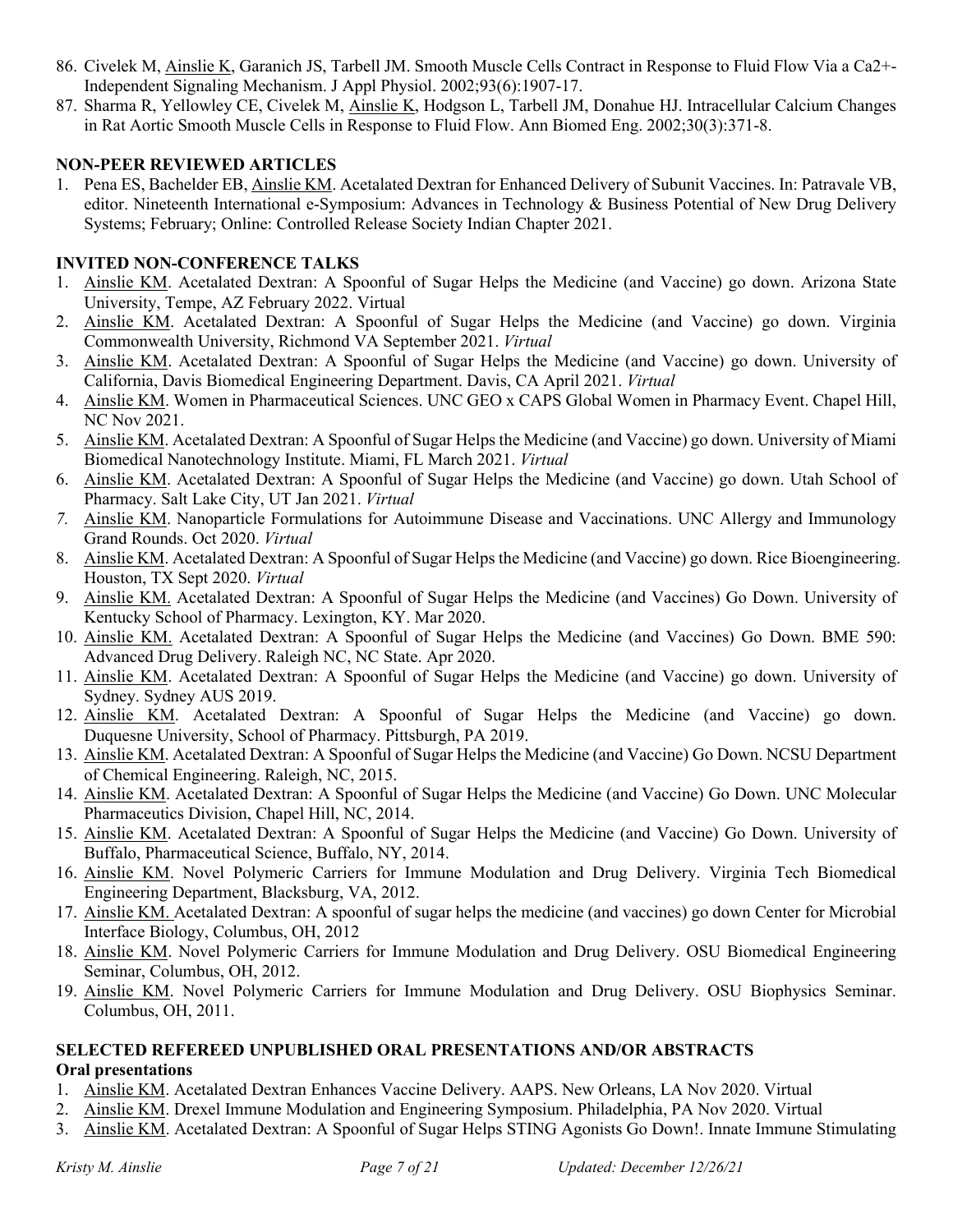Therapies Summit. Boston, MS July 2020. Virtual

- 4. Ainslie KM. Acetalated Dextran: A Spoonful of Sugar Helps the Medicine (and Vaccine) go down. SFB. Seattle, WA Apr 2019.
- 5. Ainslie KM. The Tunable Degradation of the Biodegradable Polymer Acetalated Dextran Results in Enhanced Efficacy of a Universal Flu Vaccine and Glioblastoma Chemotherapy. BMES. Philadelphia, PA 2019.
- 6. Ainslie KM. Acetalated Dextran: A Spoonful of Sugar Helps the Medicine (and Vaccine) go down. UGA Center for Vaccines and Immunology. Athens, GA 2019.
- 7. Ainslie KM. Discovery and Formulation of Host-directed Therapies for Salmonella and Leishmania. Pharmalliance. Monash University, Melbourne AUS 2019.
- 8. Ainslie KM. Acetalated Dextran: A Spoonful of Sugar Helps the Medicine (and Vaccine) go down. 5<sup>th</sup> Annual Biopharmaceutical Research and Development Symposium: Nanotechnology for Immunotherapy. Omaha, NE 2018.
- 9. Ainslie KM. Chemically modified inulin microparticles serving dual function as a protein antigen delivery vehicle and immunostimulatory adjuvant. AIChE, San Francisco 2016.
- 10. Ainslie KM. Acetalated Dextran: A Spoonful of Sugar Helps the Medicine (and Vaccine) go down. The 3rd NCSU:Seqirus Technical Symposium. Raleigh, NC 2015.
- 11. Ainslie KM. Acetalated Dextran: A Spoonful of Sugar Helps the Medicine (and Vaccine) go down Fusion Conference: Bridging the Gap Between Basic Science and Unmet Medical Needs. Tucson, AZ. 2015
- 12. Schully KL, Sharma S, Peine KJ, Pesce J, Elberson MA, Fonseca ME, Prouty AM, Bell MG, Bachelder EM, Keane-Myers A, Ainslie KM. Rapid Vaccination using an Acetalated Dextran Microparticulate Subunit Vaccine Confers Protection Against Triplicate Challenge by Bacillus anthracis. Vaccine OMICS Group, Chicago, IL, 2012.
- 13. Ainslie KM. Novel Biopolymer Acetalated Dextran for Therapeutics and Immune Applications. Batelle Women in Science and Engineering (WISE) Conference, Columbus, OH, 2011.
- 14. Ainslie KM. Acetalated dextran microparticles are a potent delivery platform for vaccine adjuvants in vitro. Controlled Release Society. Portland, OR, 2010. www.controlledrelease.org/
- 15. Ainslie KM. Translational Therapies for Drug Delivery and Immune Modulation. Davis Heart and Lung Research Institute: Work in Progress. Columbus, OH, 2010.
- 16. Ainslie KM. Translational Therapies for Drug Delivery and Immune Modulation. OSU Division of Medicinal Chemistry & Pharmacognosy, Columbus, OH, 2010.
- 17. Ainslie KM. Novel Polymeric Carriers for Immune Modulation and Drug Delivery. OSU Comprehensive Cancer Center - Innate Immunity. Columbus, OH, 2010.
- 18. Ainslie KM. Novel Polymeric Carriers for Immune Modulation and Drug Delivery. OSU Chemical Engineering Seminar, Columbus, OH, 2010.
- 19. Ainslie KM, Desai TA. Attachment of Hydrogel Filled Micro-engineered Particles for Oral Delivery of Chemotherapeutic Agents. Controlled Release Society, Copenhagen, Denmark, 2009.
- 20. Ainslie KM, Kraning CM, Desai TA. Microfabricated Oral Delivery Vehicle. American Institute of Chemical Engineers, Philadelphia, PA, 2008.
- 21. Ainslie KM, Desai TA. Microfabricated Oral Delivery Vehicle. Gordon Research Conference: Drug Carriers in Medicine, Big Sky, MT, 2008.
- 22. Ainslie KM, Tao SL, Kraning CM, Desai TA. Chemotherapeutic Release From Hydrogel Filled Micro-Engineered Particles For Oral Delivery. Biomedical Engineering Society, Los Angeles, CA, 2007 and Controlled Release Society, Long Beach, CA, 2007.
- 23. Ainslie KM, Sharma G, Grimes CA, Pishko MV. Attenuation of Protein Adsorption on Static and Vibrating Magnetic Nanowires. Materials Research Society, San Francisco, CA, 2004.

# **SELECTED POSTER PRESENTATIONS**

- 1. Jarstfer M, Ainslie K, Cox WC, McLaughlin JE, Using the Multiple Mini Interview to Assess Candidates for a PhD Program in Pharmaceutical Sciences. AACP, virtual 2020.
- 2. Chen N, Johnson MM, Collier MA, Gallovic MD, Bachelder EM, Ainslie KM. Optimizing Adaptive Immune Responses to Universal Flu Vaccines via Acetalated Dextran Microparticles. GRC, Mt. Snow, VT 2018.
- 3. Gallovic MD, Schully KL, Bell MG, Elberson MA, Palmer JR, Darko CA, Bachelder EM, Wyslouzil BE, Keane-Myers AM, Ainslie KM. Acetalated Dextran Microparticulate Vaccine Formulated via Coaxial Electrospray Preserves Toxin Neutralization and Enhances Murine Survival Following Inhalational Bacillus Anthracis Exposure. GRC, Waterville Valley, NH 2016.
- 4. Hoang KV, Borteh HM, Rajaram MVS, Peine KJ, Curry H, Collier MA, Homsy ML, Bachelder EM, Gunn JS, Schlesinger LS, Ainslie KM. Acetalated dextran encapsulated AR-12 as a host-directed therapy to control Salmonella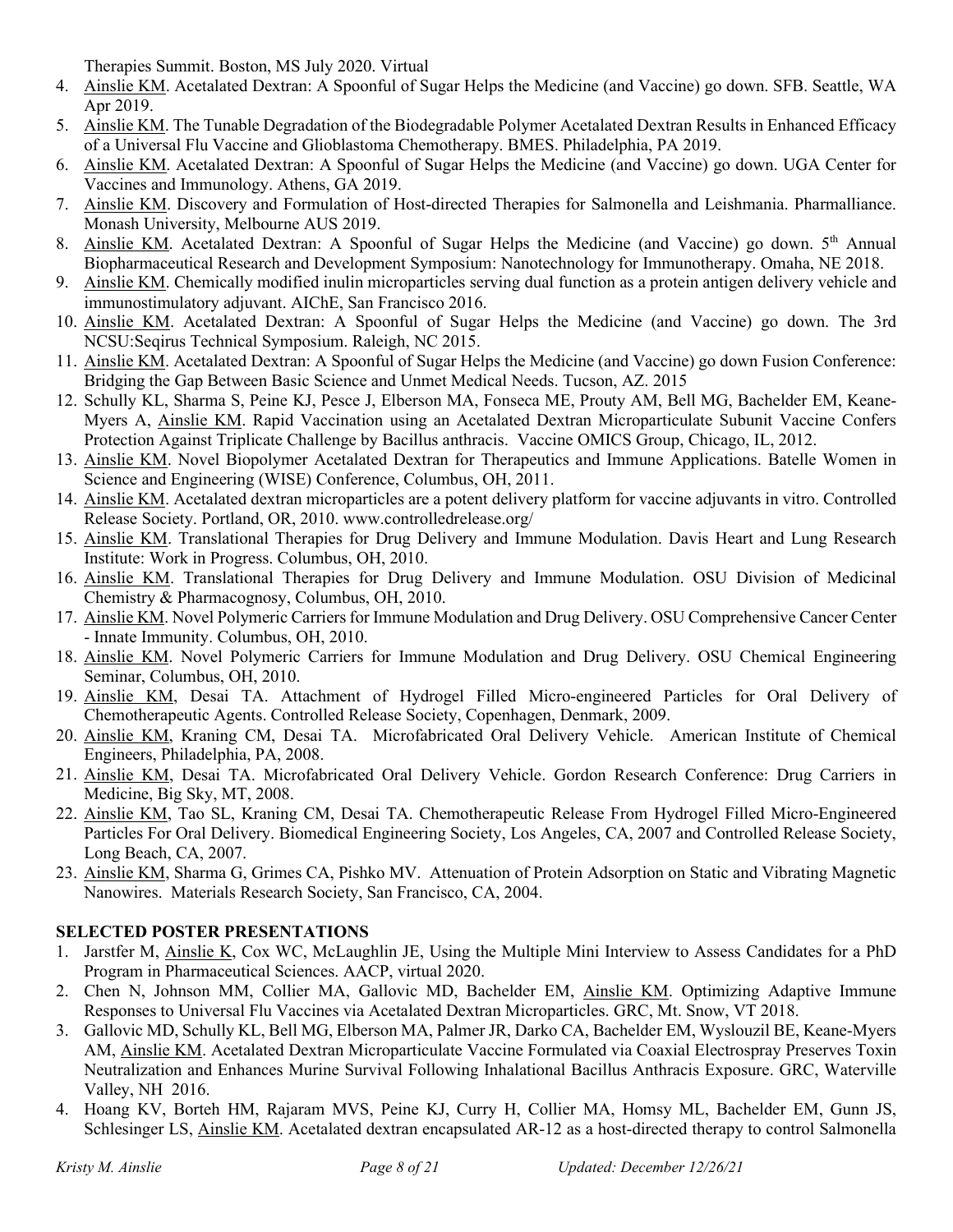and Francisella infection GRC, Waterville Valley, NH 2014.

- 5. Sharma S, Schully K, Pesce JT, Bachelder EM, Keane-Myers A, Ainslie KM. Microparticulate Carrier for Rapid Vaccination Against Anthrax AAPS, Washington, DC 2011.
- 6. Kanthamneni N, Guerau M, Huss D, Smith A, Lovett-Racke AE, Bachelder EM, Ainslie KM. Novel Microparticulate Treatment of Multiple Sclerosis with Dexamethasone and Myelin Oligodendrocyte Glycoprotein Loaded Acetalated Dextran AAPS, Washington, DC 2011.
- 7. Ainslie KM. Vaccine applications of pH sensitive co-axial electrosprayed microparticles. Institute for Materials Research Facility Grant Presentation. Columbus, OH, 2011.
- 8. Ainslie KM. Translational Drug Delivery Methods to Modulate PK/PD. OSU Center for Clinical and Translational Science Workshop. Columbus, OH, 2011.
- 9. Ainslie KM Adjuvants Encapsulated in Ac-DEX Nanoparticles for Passive Targeting of Dendritic Cells and Enhanced Vaccination. Great Lakes Regional Center of Excellence, Chicago, IL, 2010. www.glrce.org/
- 10. Ainslie KM, Novel Polymeric Carriers for Drug Delivery and Immune Modulation. College of Pharmacy Research Day, Columbus, OH, 2010.
- 11. Bachelder EM, Albrecht MT, Mateczun AJ, Ainslie KM, Pesce JT, Keane-Myers AM. In Vitro Analysis of Acetalated [Dextran Microparticles as a Potent Delivery Platform for Vaccine Adjuvants.](http://www.ncbi.nlm.nih.gov/pubmed/20230025) Controlled Release Society, Portland, OR, 2009.
- 12. Ainslie KM, Tao SL, Kraning CM, Desai TA. Chemotherapeutic Release From Hydrogel Filled Micro-Engineered Particles For Oral Delivery. Presented at Controlled Release Society, Santa Barbara, CA, 2007.
- 13. Ainslie KM, Tao SL, Kraning CM, Desai TA. Chemotherapeutic Release From Hydrogel Filled Micro- Engineered Particles For Oral Delivery. Biomedical Engineering Society, Los Angeles, CA, 2007.
- 14. Ainslie KM, Tao SL, Popat KC, Desai TA. Immunogenicity and Toxicity of Non-particulate Nanomaterials. Biomedical Engineering Society, Los Angeles, CA, 2007.
- 15. Ainslie KM, Tao SL, Desai TA Chemotherapeutic Release From Hydrogel Filled Micro-Engineered Particles For Oral Delivery, University of California System Wide Bioengineering Conference, San Francisco, CA, 2007.
- 16. Ainslie KM, Sharma G, Dyer MA, Grimes CA, Pishko MV. Attenuation of Protein Adsorption on Static and Vibrating Magnetic Nanowires. American Chemical Society, Philadelphia, PA, 2004.
- 17. Ainslie KM, Sharma G, Grimes CA, Pishko, MV. Attenuation of Protein Adsorption on Static and Vibrating Magnetic Nanowires. American Institute of Chemical Engineers, Austin, TX, 2004.
- 18. Ainslie KM, Civelek M, Garanich J, Tarbell JM. Smooth Muscle Cells Contract in Response to Fluid Flow via a Ca<sup>2+</sup>-Independent Signaling Mechanism. Biomedical Engineering Society (BMES), Houston, TX, 2002.

## **PATENTS**

- 1. Ting JPY, Junkins R, Johnson B, Ainslie KM, Bachelder EM, Gallovic MD, Collier MA, Cheng N. Methods and Compositions for Inducing An Immune Response. Application Number: US11052149B2. 2021-07-06.
- 2. Ainslie KM, Bachelder EM, Gautam S, Peine K, Satoskar A. Compositions and Methods for Inhibiting Leishmania, #14/924,605, October 2015.
- 3. Ainslie KM, Bachelder EM, Gallovic MD, Keane-Myers A, Schully K, Wyslouzil BE. Immunogenic Compositions and Methods for Development of An Anthrax Vaccine. Provisional, September 2015.

## **MEDIA FEATURES**

- Nov 2021 CRS Young Scientists Committee: Interview with a Luminary
- Feb 2021 Podcast: Side Effects May Vary Two Coronavirus vaccine podcasts
- Dec 2016 Carolina Scientific *The Macrophage's Bouncer*
- May 2010 Medical News Today et al.: *Effects of Vaccines for HIV and Other Disease Could be Boosted by Prescription Drug*
- May 2010 Pharmaceutical Formulation & Quality: *Delivery Platform Could Improve Vaccines*
- June 2011 PodCast: Mammalian Cell Facts for Engineers. Fundamentals of Engineering
- Jun 2008 Chemical Technology: *Hydrogel helps the medicine go down*
- May 2008 Technology Research News: *This chip is a pill*

# **TEACHING ACTIVITIES**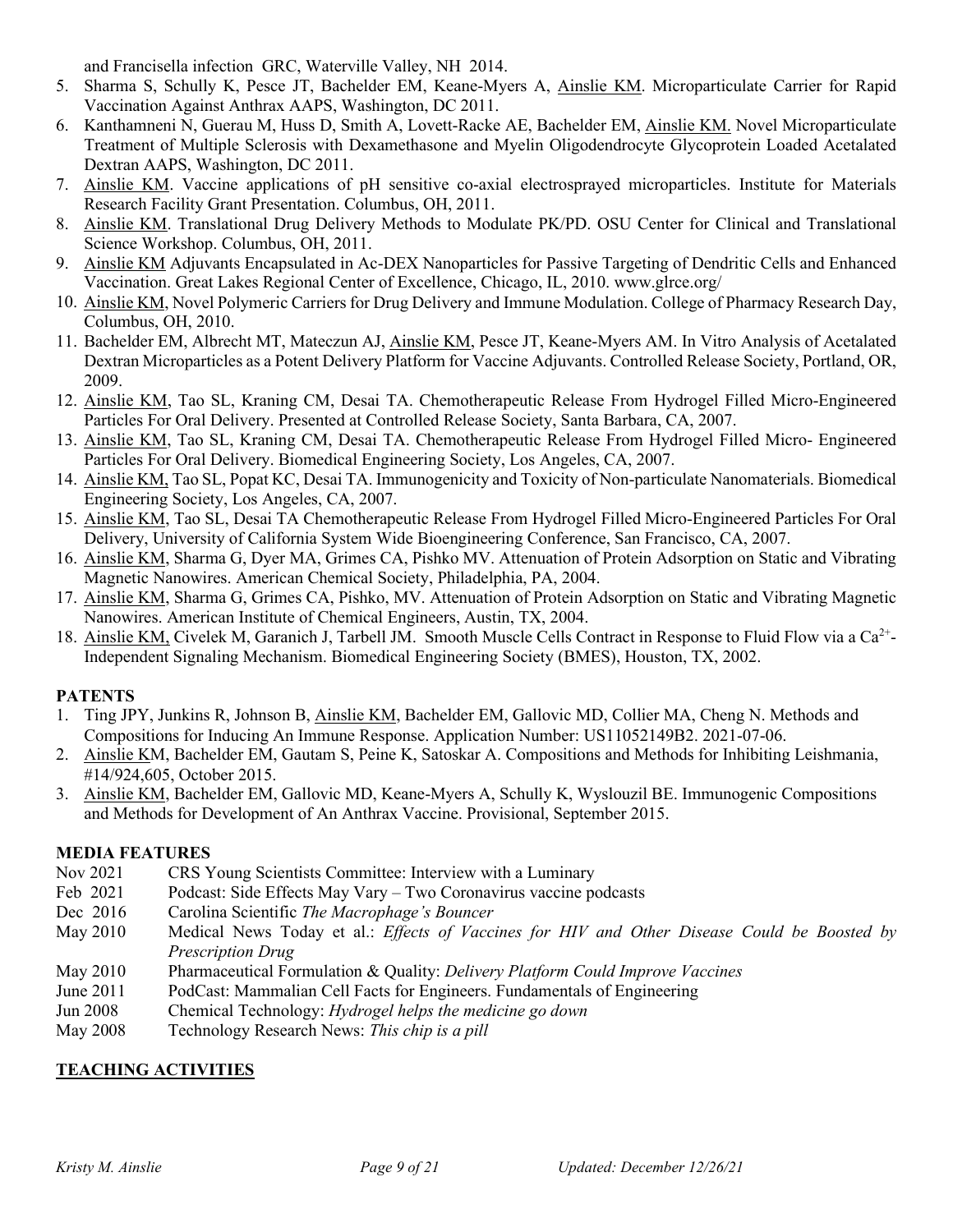| Year    | <b>Course name</b>                   | <b>Course</b><br><b>Number</b> | <b>Lectures</b><br><b>Taught</b> | <b>Enrollment</b> | <b>Course type</b>              | <b>Overall</b><br><b>Evaluation</b> |
|---------|--------------------------------------|--------------------------------|----------------------------------|-------------------|---------------------------------|-------------------------------------|
| 2021 AU |                                      |                                |                                  |                   |                                 |                                     |
|         | Pharmaceutics Drug<br>Delivery I     | <b>PHCY 512</b>                | 3                                | 147               | Professional                    | $5/5$ ave. 4                        |
|         | Advances in Drug<br>Delivery         | <b>DPMP 864</b>                | $\overline{2}$                   | 8                 | Graduate                        | $5/5$ ave. 4.6                      |
| 2021 SU | Pharmacy<br>Internship               | <b>PHCY 850</b>                | 1                                | 13                | Professional                    | 4.8/5 ave. 4.3                      |
| 2021 SP | Nanomedicine                         | <b>DPMP 738</b>                | 5                                | 12                | Graduate                        | 4.9/5 ave. 4.4                      |
|         | Pharmaceutics II                     | <b>PHCY 514</b>                | 4                                | 124               | Professional                    | 4.5/5                               |
| 2020 AU | Advances in Drug<br>Delivery         | <b>DPMP 864</b>                | 3                                | 8                 | Graduate                        |                                     |
| 2020 SP | Pharmaceutics II                     | <b>PHCY 514</b>                | $\overline{4}$                   | 133/23            | Professional                    | 4.13 & 4.33/5                       |
|         | Nanomedicine                         | <b>MOPH 862</b>                | 6                                | 5                 | Graduate                        | 4.33/5 ave: 3.7                     |
| 2019 AU | NSF Fellowship                       | <b>DPMP 869</b>                | 12                               | 6                 | Graduate                        | 5.0/5                               |
|         | Advances in Drug<br>Delivery         | <b>DPMP 864</b>                | 6                                | 10                | Graduate                        | $4/5$ ave: 3.8                      |
| 2019 SP | Pharmaceutics II                     | <b>PHCY 514</b>                | $\overline{4}$                   | 127/16            | Professional                    | 3.53 & 4.57/5                       |
|         |                                      |                                |                                  |                   |                                 | ave: 3.89/5                         |
|         | Nanomedicine                         | <b>MOPH 862</b>                | 5                                | 7                 | Graduate                        | 5/5 ave. 3.33                       |
| 2018 AU | <b>Advanced Drug</b><br>Delivery     | <b>MOPH 864</b>                | 5                                | 8                 | Graduate                        | 4.5/5<br>(ave: $4/5$ )              |
| 2018 SP | Pharmaceutics II                     | <b>PHCY 512</b>                | $\overline{4}$                   | 124/29            | Professional                    | 4.12 & 3.73/5<br>ave: 3.41/5        |
|         | <b>Advanced Physical</b><br>Pharmacy | <b>MOPH 862</b>                | 3                                | 6                 | Graduate                        | <b>NA</b>                           |
| 2017 AU | Advances in Drug                     | <b>DPMP 868</b>                | 5                                | 6                 | Graduate                        | 4.83/5.0                            |
|         | Delivery and<br>Nanomedicine         |                                |                                  |                   |                                 |                                     |
| 2017 SP | Pharmaceutics II                     | <b>PHCY 512</b>                | $\overline{4}$                   | 125/25            | Professional                    | 4.25 & 4.27/5                       |
| 2017 SP | <b>Advanced Physical</b><br>Pharmacy | <b>MOPH 862</b>                | 3                                | 6                 | Graduate                        | <b>NA</b>                           |
| 2016 AU | Advances in Drug<br>Delivery         | <b>MOPH 868</b>                | 6                                | 6                 | Graduate                        | 4.6/5                               |
| 2016 AU | Nanomedicine                         | <b>MOPH 738</b>                | 4                                | 7                 | Graduate                        | 4.6/5                               |
|         | Pharmaceutics II                     | <b>PHCY 512</b>                | $\overline{4}$                   | 125/25            | Professional                    | 4.25& 4.27/5                        |
| 2016 SP | <b>Advanced Physical</b><br>Pharmacy | <b>MOPH 862</b>                | 3                                | 6                 | Graduate                        |                                     |
| 2016 SP | Advanced<br>Pharmaceutics            | <b>MOPH 862</b>                | 3                                | 8                 | Graduate                        | <b>NA</b>                           |
| 2016 SP | Seminar                              | PHRS 899.004                   | 14                               | 30                | Graduate                        | <b>NA</b>                           |
| 2015 AU | Advances in Drug<br>Delivery         | <b>MOPH 864</b>                | 3                                | 15                | Graduate                        | 3.8/5                               |
| 2015 AU | Seminar                              | PHRS 899.004                   | 14                               | 30                | Graduate                        | <b>NA</b>                           |
| 2015 SP | Pharmaceutics II                     | PHCY 411                       | $\overline{3}$                   | 132               | Professional                    | 3.75/5                              |
| 2014 AU | Nanomedicine                         | <b>MOPH 738</b>                | $\mathbf{1}$                     | 18                | Graduate                        | NA                                  |
| 2014 SP | Drug Delivery II                     | <b>PHARM 6220</b>              | 23                               | 121               | Professional                    | 4.8/5                               |
| 2014 SP | Pharmaceutics                        | <b>PHARM 4250</b>              | 5                                | ~1                | Undergraduate                   | <b>NA</b>                           |
| 2013 SP | Drug Delivery II                     | <b>PHARM 6220</b>              | 23                               | 126               | Professional                    | 4.4/5                               |
| 2013 SP | Pharmaceutics                        | <b>PHARM 4250</b>              | $\overline{4}$                   | ~1                | Undergraduate                   | <b>NA</b>                           |
| 2013 SP | Seminar                              | <b>PHARM 8500</b>              | 15                               | 19                | Graduate<br>Graduate            | <b>NA</b>                           |
| 2012 AU | Drug Transport                       | <b>PHARM 8040</b>              | 12                               | 9                 | /Undergraduate<br>/Professional | <b>NA</b>                           |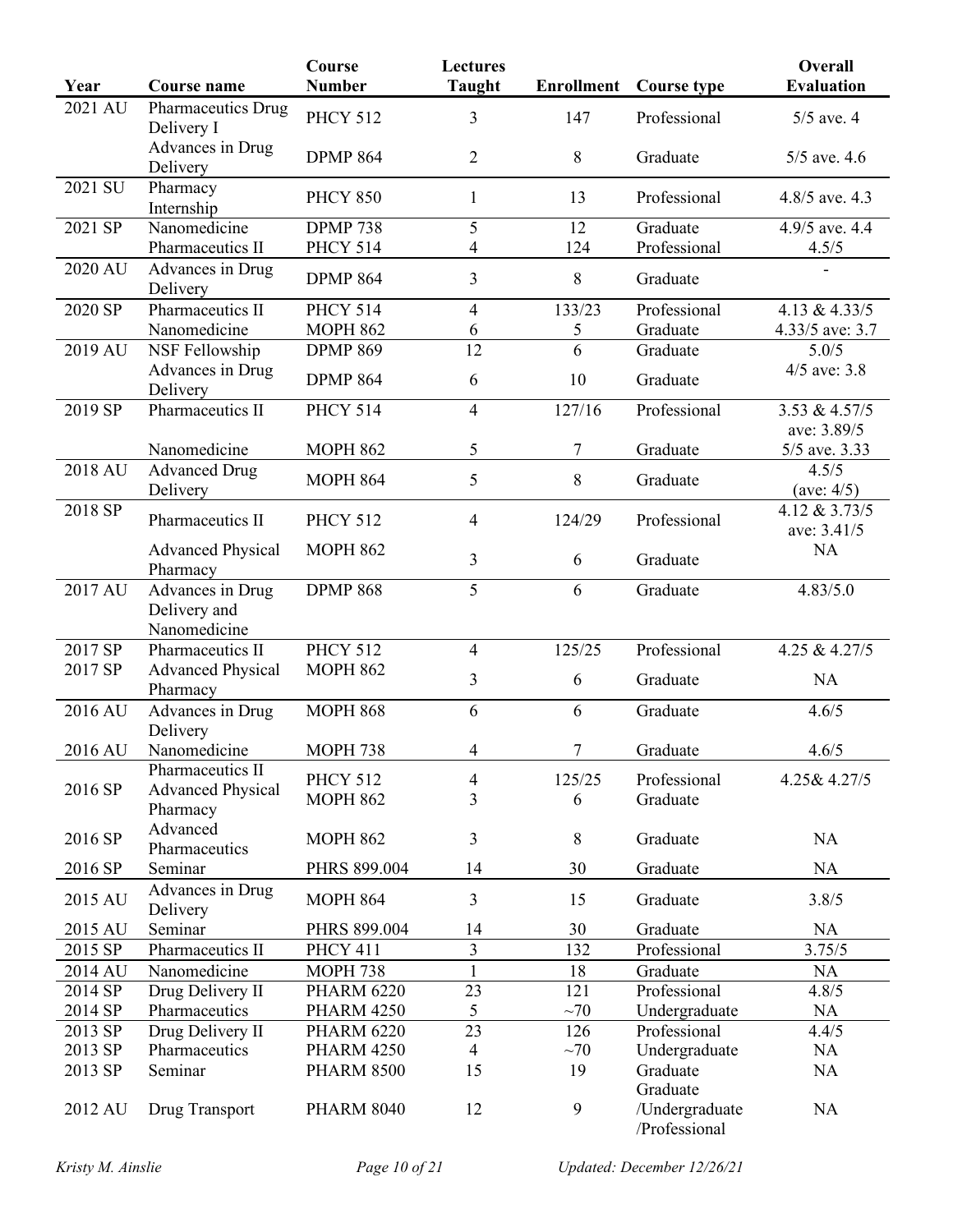|         |                           | Course            | Lectures |                   |               | Overall           |
|---------|---------------------------|-------------------|----------|-------------------|---------------|-------------------|
| Year    | Course name               | <b>Number</b>     | Taught   | <b>Enrollment</b> | Course type   | <b>Evaluation</b> |
| 2012 AU | Seminar                   | <b>PHARM 8500</b> | 15       | 20                | Graduate      | <b>NA</b>         |
| 2012 SP | Drug Delivery II          | PHARM 622         | 29       | 124               | Professional  | 3.5/5             |
| 2012 SP | Pharmaceutics             | PHARM 425         | 4        | 91                | Undergraduate | 4.1/5             |
| 2012 SP | Seminar                   | PHARM 850         | 15       | 17                | Graduate      | <b>NA</b>         |
| 2011 AU | Seminar                   | PHARM 850         | 15       | 22                | Graduate      | <b>NA</b>         |
| 2011 SP | Drug Delivery II          | PHARM 622         | 29       | 142               | Professional  | 2.9/5             |
| 2011 SP | Seminar                   | PHARM 850         | 15       | 23                | Graduate      | <b>NA</b>         |
| 2011 SP | <b>Pharmaceutics</b>      | PHARM 425         | 4        | 71                | Undergraduate | 3.6/5             |
| 2010 AU | Drug Transport            | PHARM 804         | 26       | 10                | Graduate      | 4.2/5             |
| 2010 AU | Intro to Pharm<br>Science | PHARM 852         |          | 23                | Graduate      | <b>NA</b>         |
| 2010 AU | Seminar                   | PHARM 850         | 15       | 22                | Graduate      | 4.4/5             |
| 2010 SP | Drug Delivery II          | PHARM 622         | 14       | 128               | Professional  | 2.3/5             |
| 2009 AU | Intro to Pharm<br>Science | PHARM 850         |          | $\sim$ 20         | Graduate      | <b>NA</b>         |

2002 Teaching Assistant, Pennsylvania State University; Instructor: Michael V. Pishko

- Taught eight lectures focused on fundamental mass transfer topics.
- Developed and taught curriculum for a lecture based on components of mass transfer constitutive equation.
- Graded quizzes and examinations.
- 2001 Teaching Assistant, The Pennsylvania State University; Instructor: Alfred Carlson
	- Created lectures based around professor supplied sample questions.
	- Taught fifteen recitations sections.
	- Developed and lectured from PowerPoint presentations on weekly topics and problem sets.

# **ADVISING**

## **Current Lab Members**

| Name                              | <b>Previous Degree</b>                                         | <b>Position</b>                                    | <b>Started</b> | <b>Topic</b>                    | Awards                                |
|-----------------------------------|----------------------------------------------------------------|----------------------------------------------------|----------------|---------------------------------|---------------------------------------|
| <b>Staff</b>                      |                                                                |                                                    |                |                                 |                                       |
| Elizabeth Gurysh                  | PhD Biomedical<br>Engineering, Wake                            | Research<br>Associate                              | 2021           | Acetalated<br>Dextran Scaffolds | PhRMA Post Doc<br>Fellowship, NIH F32 |
| Post Doc                          |                                                                |                                                    |                |                                 |                                       |
| Sean Simpson                      | PhD Biochemistry,<br>Wake                                      | Post Doc                                           | 2020           | Autoimmune<br>therapies         |                                       |
| Liubov Lifshits                   | PhD Chemistry,<br><b>Bowling Green</b>                         | Post Doc                                           | 2020           | Vaccines                        |                                       |
| John Roque III                    | PhD Chemistry, UNC<br>Greensboro                               | Post Doc                                           | 2021           | Vaccines                        |                                       |
| Denzel Middleton                  | PhD Animal and Food<br>Science, WVU                            | Post Doc                                           | 2021           | T <sub>1</sub> D Tolerance      |                                       |
| Luis Alberto Ontiveros<br>Padilla | PhD Immunology:<br>National Autonomous<br>University of Mexico | Post Doc                                           | 2021           | Vaccines                        |                                       |
| <b>Graduate</b>                   |                                                                |                                                    |                |                                 |                                       |
| Cole Batty                        | BS Chemistry,<br>University of<br>Minnesota                    | Graduate<br>Student.<br>Pharmaceutical<br>Sciences | 2017           | Vaccine<br>formulations         |                                       |
| Rebeca Stiepel                    | <b>BS</b> Chemical<br>Engineering, U So Cal.                   | Graduate<br>Student,<br>Pharmaceutical<br>Sciences | 2019           | Autoimmune<br>vaccines          | Ford Foundation<br>Fellowship         |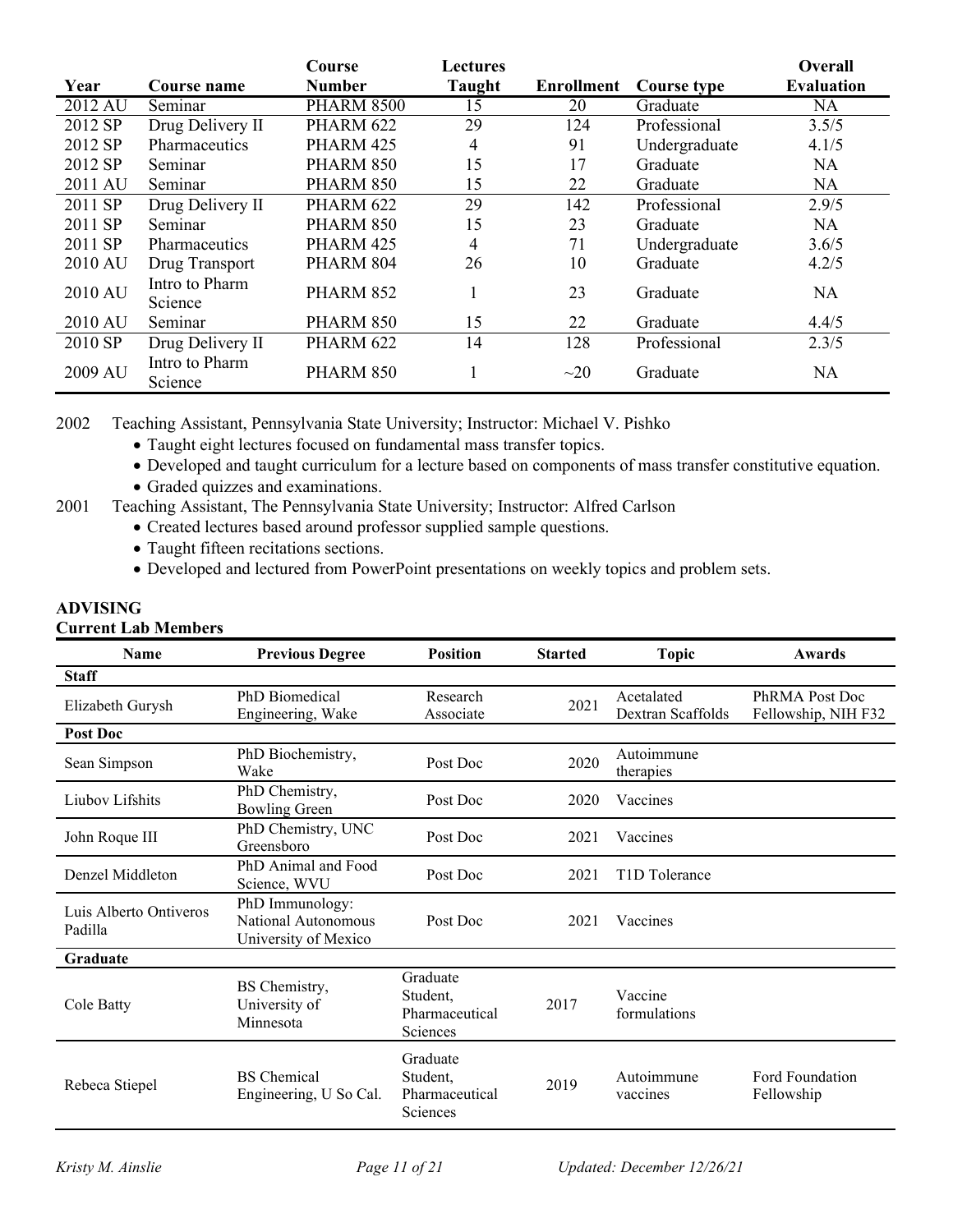| Erik Pena                     |                                                                  |                 | <b>BS</b> Chemical<br>Engineering Canada       | Graduate<br>Student,<br>Biomedical<br>Engineering  | 2020                                    |           | Influenza vaccines                                             |                                     |
|-------------------------------|------------------------------------------------------------------|-----------------|------------------------------------------------|----------------------------------------------------|-----------------------------------------|-----------|----------------------------------------------------------------|-------------------------------------|
| Dylan Heady                   |                                                                  |                 | <b>BS</b> Pharmaceutical<br>Sciences, Michigan | Graduate<br>Student,<br>Pharmaceutical<br>Sciences | 2021                                    |           | Influenza Vaccines                                             | Eshelman<br>Fellowship              |
| Ryan Woodring                 |                                                                  | Penn State      | <b>BS</b> Chemical<br>Engineering,             | Graduate<br>Student,<br>Pharmaceutical<br>Sciences | 2021                                    |           | Influenza Vaccines                                             |                                     |
| Nicole Lukesh                 |                                                                  | Dame            | <b>BS</b> Chemical<br>Engineering, Notre       | Graduate<br>Student,<br>Pharmaceutical<br>Sciences | 2021                                    |           | T1D Tolerance                                                  | Eshelman<br>Fellowship              |
| Ava Vargason                  |                                                                  | Kentucky        | <b>BS</b> Chemical<br>Engineering U            | Transfer from<br>Anselmo Lab                       | 2021                                    |           | Functionalization<br>of Bacteria                               | UNC 3MT winner                      |
| Undergraduate                 |                                                                  |                 |                                                |                                                    |                                         |           |                                                                |                                     |
| Kapil Ramanarayanan           |                                                                  |                 | UNC, Biomedical<br>Engineering                 | Undergraduate<br>Researcher                        | 2021                                    | Scaffold  | development                                                    |                                     |
| Stephen Ehrenzeller           |                                                                  |                 | UNC, Applied Biology                           | Undergraduate<br>Researcher                        | 2021                                    | Tolerance |                                                                |                                     |
| Alex Haven                    |                                                                  |                 | UNC, Biology                                   | Undergraduate<br>Researcher                        | 2022                                    | assays    | Protein structure                                              |                                     |
| Rachel Gentile<br>Engineering |                                                                  | UNC, Biomedical | Undergraduate<br>Researcher                    | 2022                                               | Tolerance                               |           |                                                                |                                     |
| <b>High School Student</b>    |                                                                  |                 |                                                |                                                    |                                         |           |                                                                |                                     |
| Eliza Dugan                   |                                                                  |                 | Durham Math and<br>Science High School         | Intern                                             | 2021                                    |           | Nanoparticles                                                  |                                     |
| <b>Former Lab Members</b>     |                                                                  |                 |                                                |                                                    |                                         |           |                                                                |                                     |
| <b>Name</b>                   | <b>Previous</b><br><b>Degree</b>                                 |                 | <b>Position</b>                                | Years                                              | <b>Thesis Title/Topic</b>               |           | Awards                                                         | <b>Next Position</b>                |
| <b>Post Doc</b>               |                                                                  |                 |                                                |                                                    |                                         |           |                                                                |                                     |
|                               | PhD<br>Biochemistry,                                             |                 |                                                |                                                    |                                         |           | T32 Cancer<br>Nanotechnology<br>Fellow Co-<br>advised with Dr. |                                     |
| Adam Sandor                   | U of Colorado                                                    |                 | Post Doc                                       | 2018-2020                                          | Cancer therapies                        |           | Jenny Ting                                                     | Post Doc                            |
| Elizabeth<br>Gurysh           | PhD<br>Biomedical<br>Engineering,<br>Wake                        |                 | Post Doc                                       | 2015-2021                                          | <b>Acetalated Dextran</b><br>Scaffolds  |           | PhRMA Post<br>Doc Fellowship,<br>NIH NCI F32                   | Research<br>Associate               |
| Devika<br>Sharma              | PhD<br>Biomedical<br>Engineering,<br><b>SUNY City</b><br>College |                 | Post Doc                                       | 2019-2021                                          | Vaccines and Host<br>Directed Therapies |           |                                                                | Scientist,<br><b>Baebies</b>        |
|                               | PhD                                                              |                 |                                                |                                                    |                                         |           |                                                                |                                     |
| Eva<br>Amouzougan             | Pharmacology,<br>Arizona                                         |                 | Post Doc                                       | 2020-2021                                          | Influenza vaccines                      |           |                                                                | Scientist,<br><b>Charles Rivers</b> |
|                               |                                                                  |                 |                                                |                                                    | Host directed                           |           |                                                                | Scientist,                          |
| Md. Shamim<br>Hasan Zahid     | PhD Animal<br>Science, Japan                                     |                 | Post Doc                                       | 2016-2020                                          | therapies towards<br>pathogens          |           |                                                                | Triangle<br>Biotech                 |
| Meital Levi                   | PhD,                                                             |                 |                                                |                                                    |                                         |           |                                                                | Scientist, Sigma                    |
|                               | Chemistry, Bar                                                   |                 | Post Doc                                       | 2018-2020                                          | Vaccines                                |           |                                                                | Millipore                           |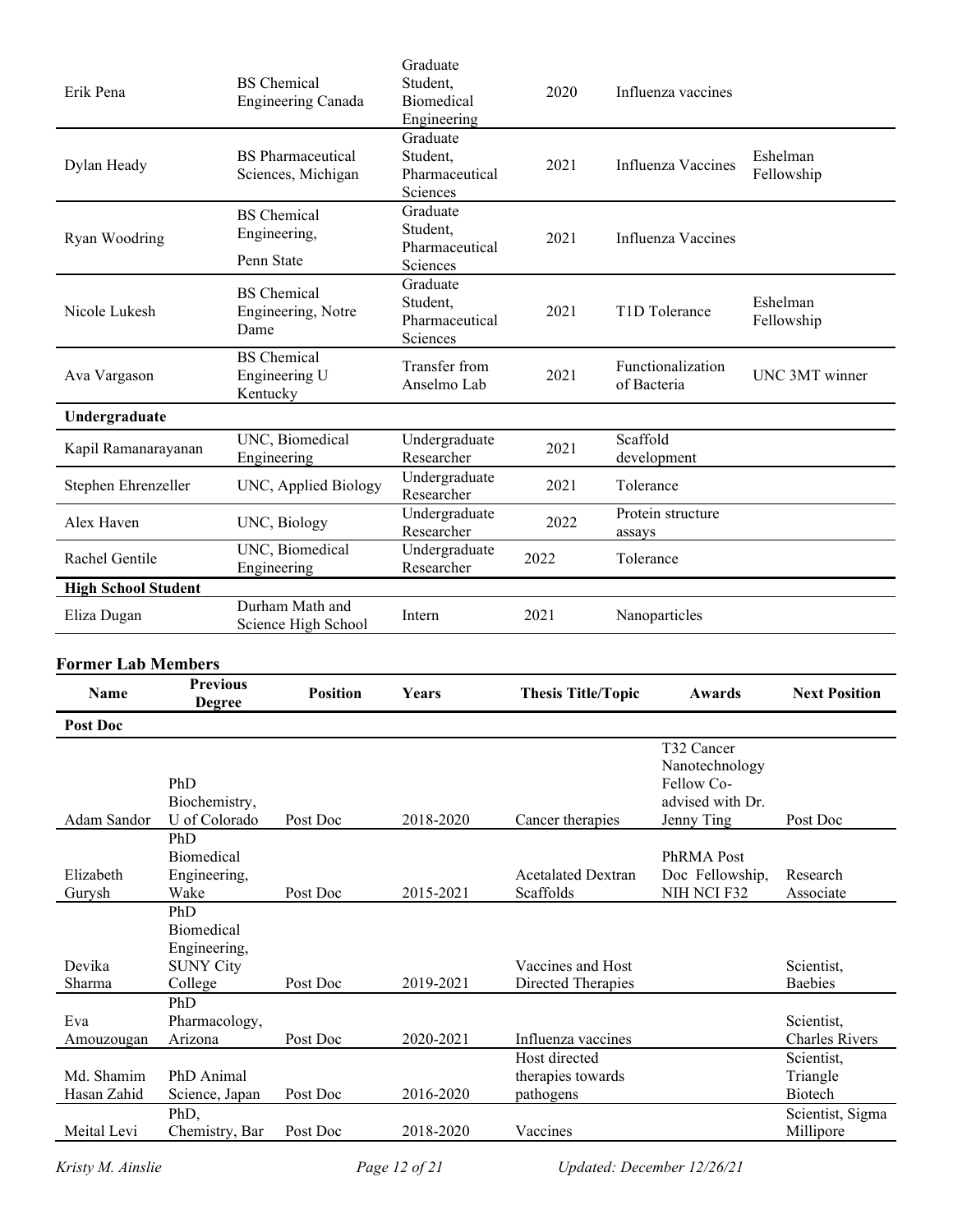|                    | Ilan University             |                            |              |                                |                           |                               |
|--------------------|-----------------------------|----------------------------|--------------|--------------------------------|---------------------------|-------------------------------|
|                    |                             |                            |              |                                |                           | Specialist,                   |
|                    | PharmD,                     |                            |              |                                |                           | Nuventra                      |
|                    | Duquesne                    |                            |              |                                |                           | Pharma                        |
| Jon Williams       | University                  | Post Doc                   | 2018         | Vaccines                       |                           | Sciences                      |
|                    | Pharm Sci,                  |                            |              |                                |                           | Co-Founder at                 |
| Monica             | University of               |                            |              | Host directed                  |                           | <b>STEM</b>                   |
| Johnson            | Colorado                    | Post Doc                   | 2017         | therapies                      |                           | Boomerang                     |
|                    | PhD                         |                            |              |                                |                           |                               |
| Archana            | Chemistry,                  |                            |              | Chemical ligation of           |                           | Scientist, RTI,               |
| Kovi               | Northwestern                | Post Doc                   | 2016         | Ac-DEX                         |                           | International                 |
|                    | PhD Chemical                |                            |              |                                |                           | Lead Scientist,               |
| Matthew            | Engineering,                |                            |              | Scalable production            |                           | IMMvention                    |
| Gallovic           | Ohio State                  | Post Doc                   | 2016-2018    | of vaccines                    |                           | Therapeutix                   |
|                    |                             |                            |              |                                |                           | Scientist,                    |
|                    | PhD                         |                            |              |                                |                           | Process                       |
|                    | Biomedical                  |                            |              |                                | T32 Cancer                | Development at                |
|                    | Engineering,                |                            |              | Cancer                         | Nanotechnology            | Atara                         |
| Pam Tiet           | City of Hope                | Post Doc                   | 2017-18      | Immunotherapy                  | Fellow                    | Biotherapeutics               |
|                    | PhD                         |                            |              |                                |                           | Chief Scientific              |
| Siabal             | Chemistry,<br>University of |                            |              | Ligation to                    |                           | Officer,                      |
| Bandyopad-         | Missouri                    | Post Doc                   | 2013-2014    | <b>Acetalated Dextran</b>      |                           | Neverwet                      |
| hyay               | PhD Chemical                |                            |              |                                |                           | Battelle,                     |
| Anthony            | Engineering,                |                            |              | Electrospray of                |                           | Research                      |
| Duong              | Ohio State                  | Post Doc                   | 2013-2014    | liposomes                      |                           | Scientist                     |
|                    | PhD                         |                            |              | Host-Directed                  |                           |                               |
| Shalini            | Microbiology,               |                            |              | Leishmania                     |                           | Post Doc, Ohio                |
| Guatum             | India                       | Post Doc                   | 2013-2014    | Therapies                      |                           | <b>State</b>                  |
|                    | PhD                         |                            |              |                                |                           |                               |
|                    |                             |                            |              |                                |                           |                               |
|                    |                             |                            |              |                                |                           |                               |
|                    | Biomedical                  |                            |              |                                |                           | Lecturer,                     |
| Hassan             | Engineering,                |                            |              | Acetalated dextran             |                           | Columbus State                |
| Borteh             | Ohio State                  | Post Doc                   | 2012-2013    | scaffolds                      |                           | University                    |
|                    |                             |                            |              |                                |                           | Assistant                     |
| Samantha           | PhD Chemical                |                            |              |                                |                           | Professor,                    |
| Meenach            | Engineering,<br>Kentucky    | Post Doc                   | 2009-2010    | <b>Pulmonary Delivery</b>      |                           | University of<br>Rhode Island |
| Graduate           |                             |                            |              |                                |                           |                               |
|                    |                             | Graduate                   |              |                                |                           |                               |
|                    |                             | Student, OSU               |              |                                |                           |                               |
|                    |                             | Molecular, Cell            |              | Formulation of                 |                           |                               |
|                    |                             | &                          |              | Particulate-based              |                           | AAAS Fellow,                  |
|                    | BS Biology,                 | Developmental              |              | Immunomodulatory               |                           | <b>USAID</b>                  |
| Kevin Peine        | DePaul                      | <b>Biology</b>             | 2010-2014    | Therapeutics                   |                           | Scientist                     |
|                    |                             |                            |              |                                | Scalable                  |                               |
|                    |                             |                            |              |                                | production of             |                               |
|                    |                             |                            |              |                                | vaccines, OSU             |                               |
|                    |                             |                            |              |                                | Chemical                  |                               |
|                    |                             |                            |              |                                | Engineering               |                               |
|                    |                             |                            | Graduate     |                                | Outstanding               |                               |
|                    |                             | <b>BS</b> Chemical         | Student, OSU |                                | Graduate Award            | Lead Scientist,               |
| Matthew            |                             | Engineering,               | Chemical     |                                | for Academic              | IMMvention                    |
| Gallovic           |                             | Northwestern               | Engineering  | 2010-2016                      | Achievement               | Therapeutix                   |
|                    |                             |                            |              |                                | <b>GSK Fellowship</b>     |                               |
|                    |                             |                            |              |                                | award, Fusion             |                               |
|                    |                             | Graduate                   |              |                                | conference                | Formulation                   |
|                    | <b>BS</b> Biomedical        | Student,                   |              |                                | poster award,             | Scientist,                    |
| Michael<br>Collier | Engineering,<br>Clemson     | Pharmaceutical<br>Sciences | 2011-2017    | Immune modulating<br>therapies | <b>GPEN</b><br>Conference | Moderna<br>Therapeutics       |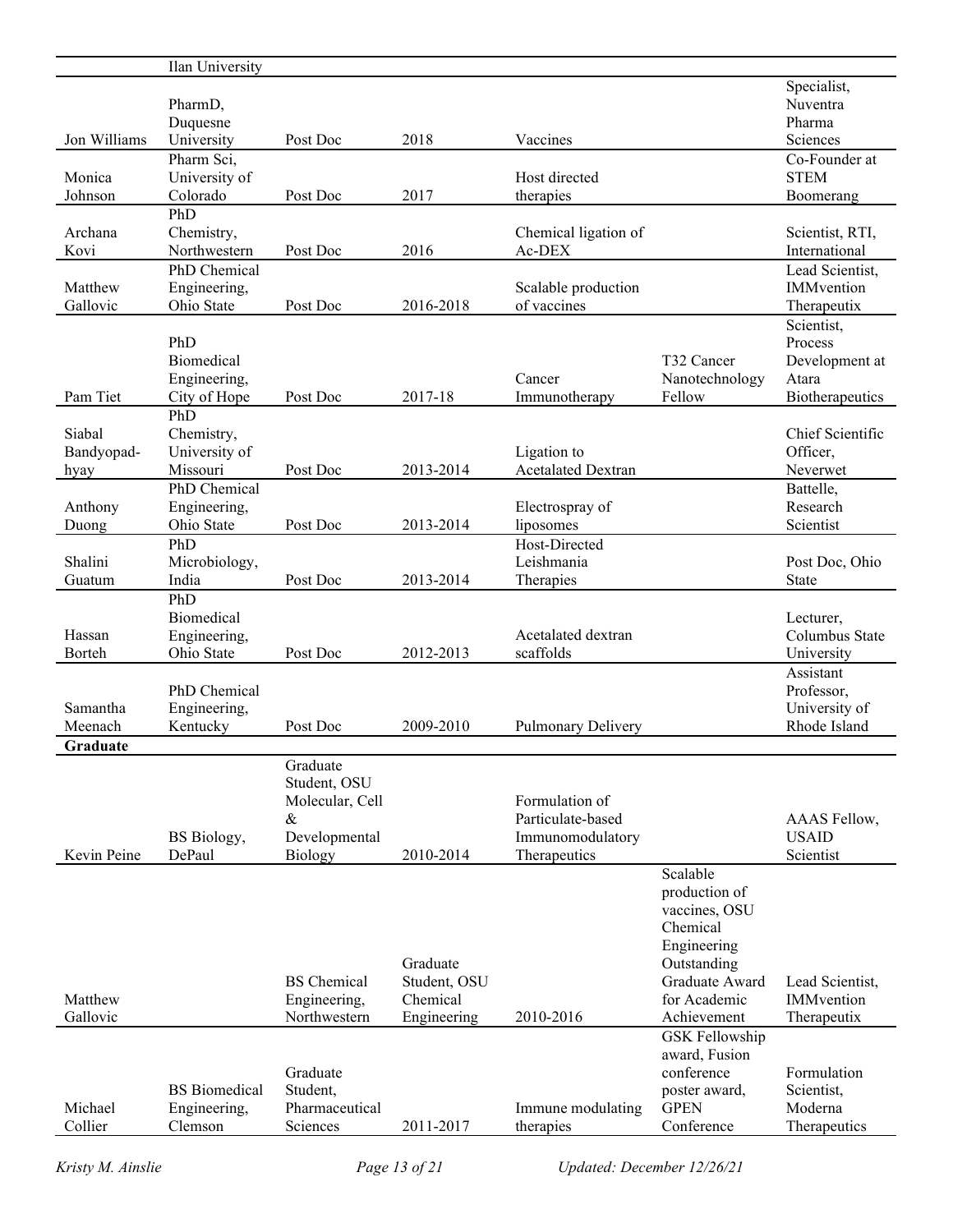|                       |                                                                        |                                                      |           |                                                             | travel award                                                                                                         |                                                |
|-----------------------|------------------------------------------------------------------------|------------------------------------------------------|-----------|-------------------------------------------------------------|----------------------------------------------------------------------------------------------------------------------|------------------------------------------------|
|                       | <b>BS</b>                                                              | Graduate<br>Student,                                 |           | Antigen specific                                            |                                                                                                                      |                                                |
|                       | Biochemistry,                                                          | Pharmaceutical                                       |           | autoimmune                                                  | Feng Liu                                                                                                             | Pfizer, Clinical                               |
| Naihan Chen           | Smith College                                                          | Sciences                                             | 2014-2018 | therapies                                                   | Student Award                                                                                                        | Pharmacology                                   |
| Kathryn<br>Moore      | BS Biology,<br>Georgia State                                           | Graduate<br>Student,<br>Biomedical<br>Engineering    | 2015-2020 | <b>Acetalated Dextran</b><br>Scaffolds and<br>microconfetti | <b>GRC</b> Poster<br>Award 2108,<br><b>BMES</b> Poster<br>Award 2017,<br><b>NSFGFP</b>                               | Post doc at<br>Emory                           |
| Christopher<br>Genito | <b>BS</b><br>Biochemistry,<br>University of<br>Maryland                | Graduate<br>Student,<br>Microbiology<br>& Immunology | 2017-2021 | Antigen specific<br>autoimmune<br>therapies                 | T32<br>Immunology<br>Fellowship                                                                                      | Post Doc UNC                                   |
| Kunyu Qiu             | <b>BS</b> Pharm Sci<br>Tsinghua<br>University                          | Transfer from<br>Anselmo Lab                         | 2021      | Oral Delivery of<br>Bacteria                                |                                                                                                                      | Consulting<br>position                         |
| Undergraduate         |                                                                        |                                                      |           |                                                             |                                                                                                                      |                                                |
| Elizabeth             |                                                                        | Undergraduate                                        |           |                                                             |                                                                                                                      |                                                |
| Redding               | UNC, Biology                                                           | Researcher                                           | 2020      | Leishmania                                                  |                                                                                                                      |                                                |
| Jalen                 |                                                                        | Chancellor's                                         |           | Host-directed                                               |                                                                                                                      |                                                |
| Heyward               | <b>BS</b> Psychology                                                   | Science Scholar                                      | 2017      | pathway discovery                                           |                                                                                                                      |                                                |
| Deanna<br>Brackman*   | <b>BS</b><br>Pharmaceutical<br>Science<br>(BSPS), Ohio<br><b>State</b> | Undergraduate<br>Researcher                          | 2012-2014 | Encapsulation of<br>immune modulatory<br>agents             | OSU Summer<br>Undergraduate<br>Research<br>Fellowship;<br><b>OSU BSPS</b><br>Undergraduate<br>Research<br>Fellowship | Graduate<br>School, UCSF                       |
| Douglas<br>Montjoy*   | <b>BS</b> Chemical<br>Engineering                                      | Undergraduate<br>Researcher                          | 2012-2014 | <b>Acetalated Polymers</b>                                  | OSU Summer<br>Undergraduate<br>Research<br>Fellowship                                                                | Graduate<br>School,<br>Michigan                |
| Mike Homsy            | <b>BS</b> Chemical<br>Engineering,<br>Ohio State<br><b>BS</b> Finance, | Undergraduate<br>Researcher<br>Undergraduate         | 2013-2014 | Encapsulation of<br>tolerogenic agents<br>Immune activating |                                                                                                                      | Medical school                                 |
| Erin Pesa             | Ohio State                                                             | Researcher                                           | 2011      | acetalated polymers                                         |                                                                                                                      | Finance                                        |
| Lauren<br>Dellon      | <b>BS</b> Chemical<br>Engineering,<br>Ohio State                       | Undergraduate<br>Researcher                          | 2011      | Pulmonary Delivery                                          |                                                                                                                      | Graduate<br>School,<br>Northwestern            |
| Katie Gregg           | <b>BS</b> Chemical<br>Engineering,<br>Ohio State                       | Undergraduate<br>Researcher                          | 2010-2012 | Immune activating<br>acetalated polymers                    |                                                                                                                      | Consultant at<br>Newry Corp.                   |
| Claire Parker         | <b>BS</b> Biomedical<br>Engineering,<br>Ohio State                     | Undergraduate<br>Researcher                          | 2009-2010 | Pulmonary Delivery                                          |                                                                                                                      | R&D Senior<br>Design<br>Engineer at<br>Ethicon |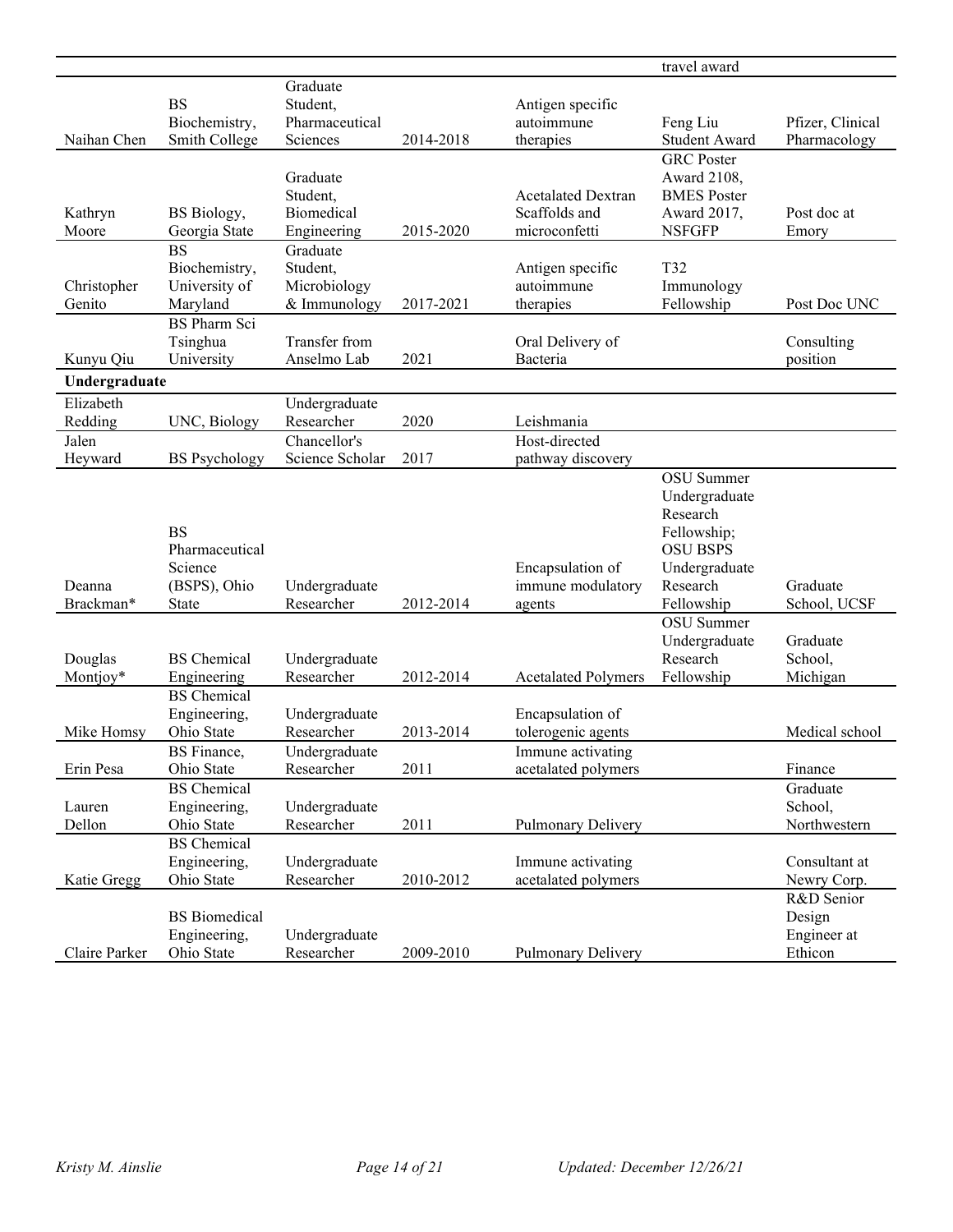|                    |                              |                             |               |                                   | Pelotonia<br>Undergraduate             |                          |
|--------------------|------------------------------|-----------------------------|---------------|-----------------------------------|----------------------------------------|--------------------------|
|                    |                              |                             |               |                                   | Research                               |                          |
|                    |                              |                             |               |                                   | Fellowship;                            |                          |
|                    |                              |                             |               |                                   | Chemical                               |                          |
|                    |                              |                             |               |                                   | Engineering<br>Research                |                          |
|                    |                              |                             |               |                                   | Fellowship;                            |                          |
|                    |                              |                             |               |                                   | Honorable                              |                          |
|                    |                              |                             |               |                                   | Mention OSU                            |                          |
|                    |                              |                             |               |                                   | Undergraduate<br><b>Research Forum</b> |                          |
|                    |                              |                             |               |                                   | Best Poster;                           |                          |
|                    |                              |                             |               |                                   | OSU Summer                             |                          |
|                    | <b>BS</b> Chemical           |                             |               |                                   | Undergraduate                          |                          |
| Kevin<br>Kauffman* | Engineering,<br>Ohio State   | Undergraduate<br>Researcher | 2009-2012     | New acetalated<br>polymers        | Research<br>Fellowship                 | Graduate<br>School, MIT  |
|                    | <b>BS</b>                    |                             |               |                                   |                                        |                          |
|                    | Pharmaceutical               |                             |               |                                   | OSU Summer                             |                          |
|                    | Science                      |                             |               |                                   | Undergraduate                          |                          |
| Yu Jeong<br>Kim    | (BSPS), Ohio<br><b>State</b> | Undergraduate<br>Researcher | 2009-2012     |                                   | Research                               | Graduate                 |
|                    | <b>BS</b> Chemical           |                             |               | Pulmonary Delivery                | Fellowship                             | School, USC<br>Doctor of |
|                    | Engineering,                 | Undergraduate               |               | Amphotericin B                    |                                        | Osteopathy               |
| Ben Pierson        | Ohio State                   | Researcher                  | 2009-2010     | formulations                      |                                        | School                   |
|                    |                              |                             |               |                                   | Best Poster at                         |                          |
|                    |                              |                             |               |                                   | <b>UNC</b><br>Celebration of           |                          |
|                    |                              |                             |               |                                   | Undergraduate                          |                          |
|                    |                              |                             |               |                                   | Research; UNC's                        |                          |
|                    |                              |                             |               |                                   | Taylor Summer                          |                          |
| Kaylyn             | Pending BS in                | Undergraduate               |               | Formulations of                   | Undergraduate<br>Research              | <b>UNC</b>               |
| Pogson*            | Biology                      | Researcher                  | 2014-2015     | Resiquimod                        | Fellowship;                            | Undergrad                |
|                    |                              |                             |               |                                   |                                        |                          |
|                    |                              |                             |               |                                   |                                        |                          |
| Quinta             | Pending BS in                |                             | Undergraduate |                                   | Particle                               | <b>UNC</b>               |
| Fernandes          | <b>Biology</b>               |                             | Researcher    | 2014-2015                         | fabrication<br><b>UNC's Taylor</b>     | Undergrad                |
|                    |                              |                             |               |                                   | Summer                                 |                          |
|                    |                              |                             |               |                                   | Undergraduate                          |                          |
|                    |                              |                             |               |                                   | Research                               |                          |
|                    |                              |                             |               |                                   | Fellowship;                            |                          |
|                    |                              |                             |               |                                   | <b>BME</b><br>Undergraduate            |                          |
| Graham             | BS in BME,                   | Undergraduate               |               | <b>Acetalated Dextran</b>         | Research                               | GA Tech BME              |
| Collins*           | <b>UNC</b>                   | Research                    | 2015-17       | Scaffolds                         | Award;                                 | <b>Grad Program</b>      |
|                    |                              |                             |               |                                   |                                        |                          |
| Rick               | Pending BS in                | Undergraduate               |               | <b>Acetalated Dextran</b>         |                                        | <b>UNC</b>               |
| Harrison           | Biology                      | Research                    | 2016-17       | Scaffolds<br>Meta analysis of     |                                        | Undergrad                |
| Mabel              | Pending BS in                | Undergraduate               |               | polymers for siRNA                |                                        | <b>UNC</b>               |
| D'Souza            | Chemistry                    | Research                    | 2016-17       | delivery                          |                                        | Undergrad                |
|                    |                              |                             |               | Modeling of drug                  |                                        |                          |
| Rebeca             | <b>BS</b> in Chemical        | <b>SOLAR</b>                | 2017          | diffusion from                    |                                        |                          |
| Thweat<br>Dylan    | Engineering<br>Pending BS in | Scholar<br>Undergraduate    |               | nanoparticles<br>Meta analysis of |                                        | UNC, PhD<br><b>UNC</b>   |
| Schuler            | Chemistry                    | Research                    | 2016-17       | polymers for siRNA                |                                        | Undergrad                |
|                    |                              |                             |               |                                   |                                        |                          |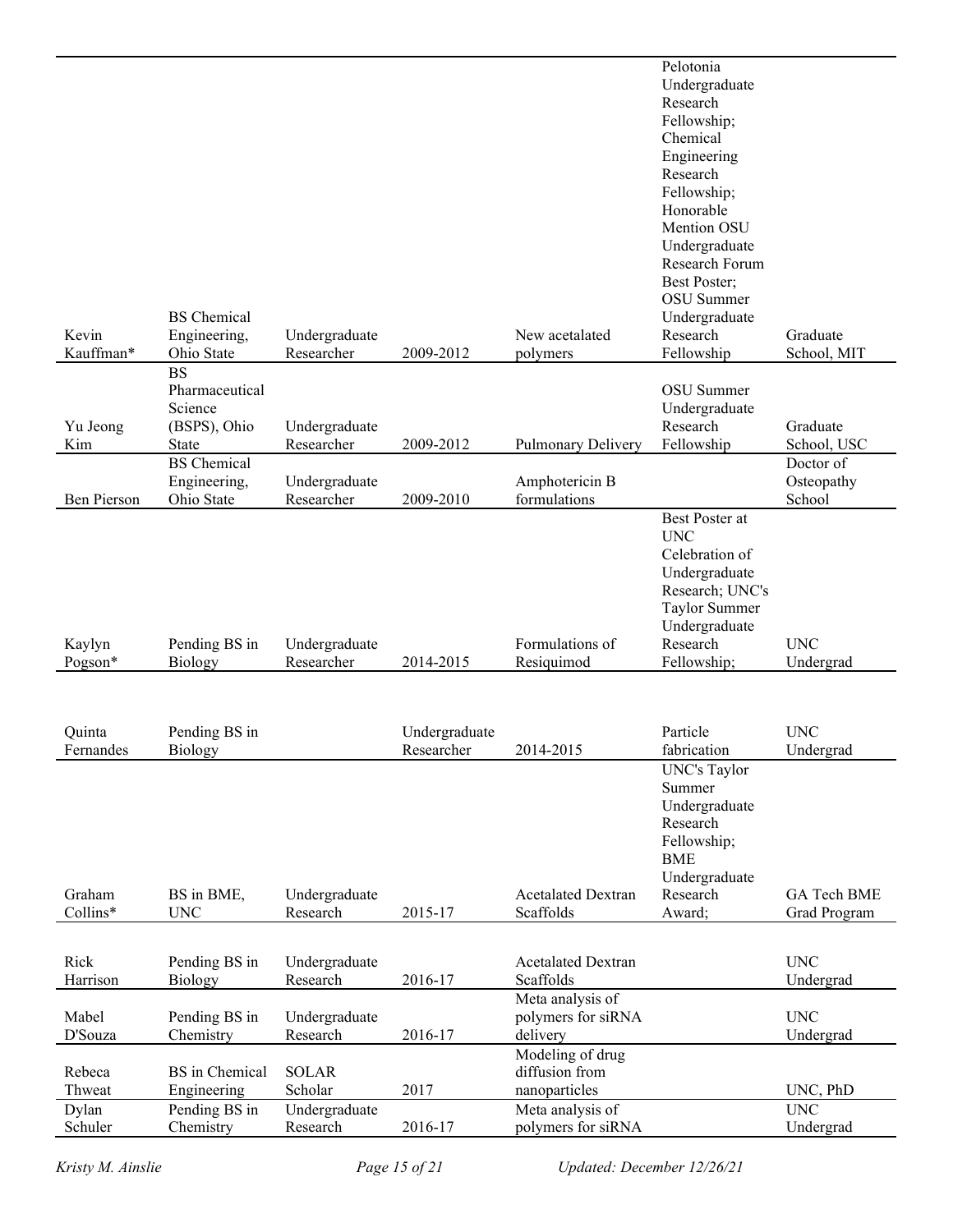|                                             |                                                        |                                                             |            | delivery                                |                                |
|---------------------------------------------|--------------------------------------------------------|-------------------------------------------------------------|------------|-----------------------------------------|--------------------------------|
| Ananya<br>Murthy                            | University of<br>Texas, Austin                         | Undergraduate<br>Researcher in<br>Biomedical<br>Engineering | 2017       | Cancer drug synergy                     | Apply to<br>PhD/MD<br>programs |
| Other                                       |                                                        |                                                             |            |                                         |                                |
| <b>Brandon</b><br>Mccammitt                 | UNC,<br>Chemistry                                      | Research<br>Technician                                      | 2021       | Vaccine carriers                        | <b>RTI</b> Scientist           |
| Michael<br>Hegarty                          | <b>BS</b><br>Biochemistry,<br>Ohio State               | Technician                                                  | 2013       |                                         | Medical school                 |
| Duane Probst                                |                                                        | Research<br>Technician                                      | 2012-2013  |                                         | Student                        |
| Ashley<br>Bowden                            | PharmD, Ohio<br><b>State</b>                           | Summer Intern                                               | 2012       | Tolerogenic<br>polymers                 | Pharmacist                     |
| Clement Do                                  | PharmD, Ohio<br>State; PhD<br>Chemistry,<br><b>USC</b> | Summer Intern                                               | 2012, 2013 | New acetalated<br>polymers              | Pharmacist                     |
|                                             | PhD<br><b>Biomedical</b><br>Engineering,               |                                                             |            |                                         |                                |
| Sadhana<br>Sharma<br>$+TT-1$<br>$1 \cdot 1$ | University of<br>Illinois                              | Research<br>Scientist                                       | 2011-2010  | Vaccines against<br>bioterrorism agents | Administrator,<br>Ohio State   |

\*Undergraduate honors

#### **Graduate Committees**

Current: Patrick Hanafin (Chair)

Past**:** Anthony Duong (OSU; Chemical Engineering); Sneha Grupta (OSU; Pharm Sci); Tien-Lu Huang (OSU; Pharm Sci); Lei He, (OSU; Pharm Sci); Jay Kim (Chair; Pharm Sci); Okolie Onyinyechukwu (Pharm Sci); Carla Coste Sánchez (Chair; Pharm Sci); Shaye Hagler (Pharm Sci); Morgan McSweeney (Pharm Sci); Rebekah Watkins-Schultz (Genetics); Manisit Das (Phrm Sci); Eva Vargason (Chair)

#### **GRANTS**

| <b>CURRENT SUPPORT</b> |  |
|------------------------|--|
|------------------------|--|

| 5R01AI125147-02 (PI: Ainslie (lead)/Blough) | $4/22/2016 - 3/31/2022$ | 3.0 calendar |
|---------------------------------------------|-------------------------|--------------|
| NIH/NIAID                                   |                         | \$5,961,014  |

#### **Host Targeted Therapy for Drug Resistant Salmonella and Francisella infection**

We propose the optimization of a host targeted therapeutic for the treatment of infection due to drug resistant bacteria. We will alter the chemical structure and formulate the drug to increase the efficacy of the compound. We will perform experiments that will help enable IND FDA filling of the proposed therapy.

| R01AI137525-01A1 (PI: Ainslie) | 7/1/2018-6/30/2023 | 2.4 calendar |
|--------------------------------|--------------------|--------------|
| NIH                            |                    | \$1,891,998  |

#### **Biomaterials to study tolerance immune induction kinetics**

Antigen specific treatment of autoimmune diseases, like multiple sclerosis, relies on the communication between dendritic cells and T cells. To understand this and the role of nanoparticles in enhancing the immune synapse, we aim to apply acetalated dextran nanoparticles that have been previously shown to reduce clinical score in a mouse model of multiple sclerosis. We will use the unique degradation rates of acetalated dextran to understand the kinetics of dendritic and T cell interactions as it relates to tolerance.

| Contract No. 75N93019C00052 (PI: Ainslie)                     | $9/16/2019 - 8/31/2026$ | 0.96 calendar |
|---------------------------------------------------------------|-------------------------|---------------|
| University of Georgia / NIH                                   |                         | \$1,687,861   |
| $\sim$ $\sim$ $\sim$ $\sim$ $\sim$ $\sim$<br>1 ' II' I D' I D |                         |               |

#### **Center for Influenza Vaccine Research in High Risk Populations (CIVICs)**

Our proposed research plan will converge human vaccine assessment with currently commercial vaccines in populations that are under-represented in many vaccine trials and compared results in match animal models to assess the effectiveness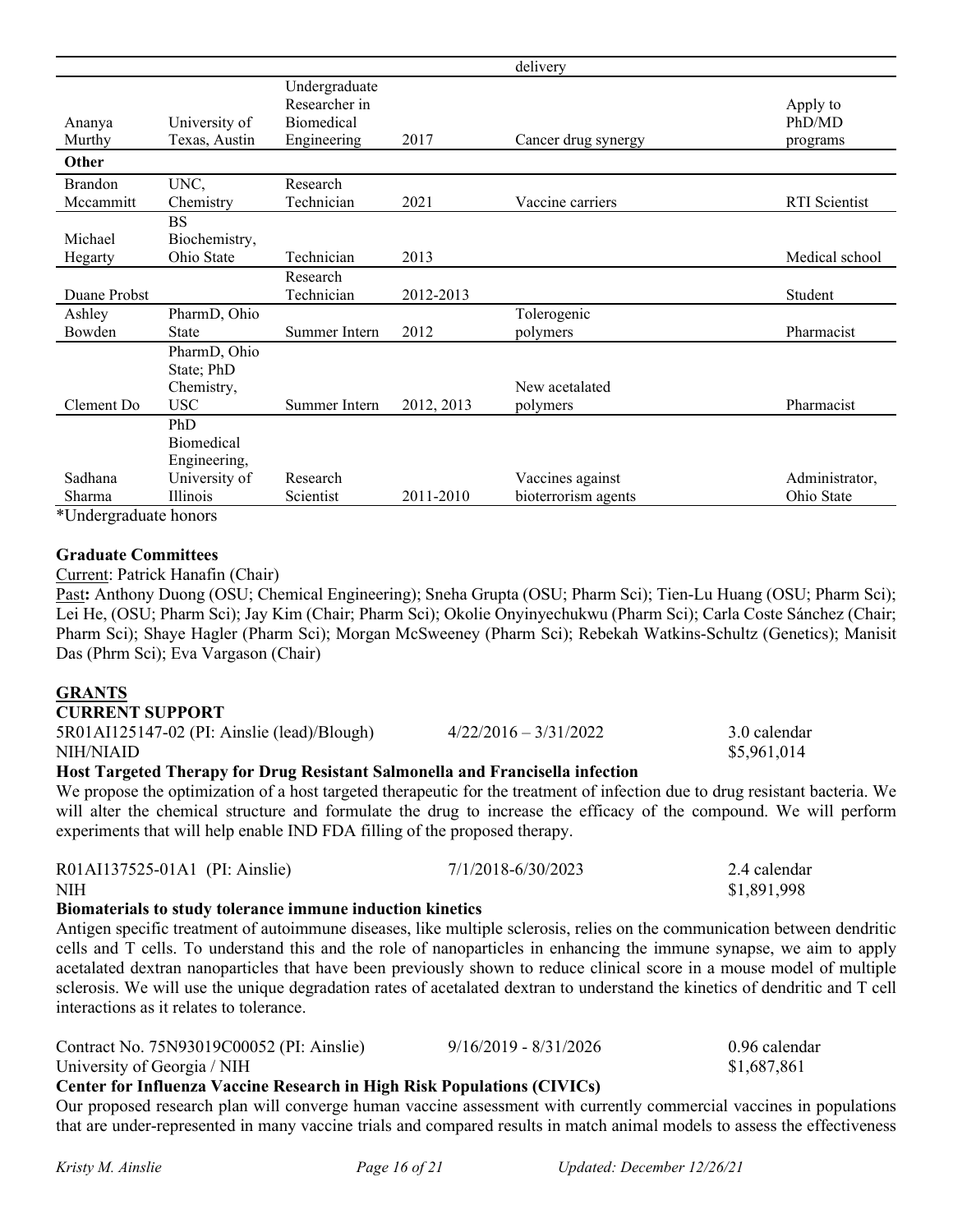of universal vaccine formulations developed in the CIVR-HRP. These data sets will be analyzed and statistical models will be produced to make intelligent predictions for success of our universal vaccine candidates in people.

| 1R01AI147497-01A1 (PI: Ainslie)<br><b>NIH</b>                                                                                                                                                                                                                                                                                                                                                                                                                                                                                                                                   |             | $01/14/2020 - 1/13/2025$                        |                  | 1.8 calendar<br>\$2,919,766                                                                                                                                                                                                                                                                                                                                                                                     |
|---------------------------------------------------------------------------------------------------------------------------------------------------------------------------------------------------------------------------------------------------------------------------------------------------------------------------------------------------------------------------------------------------------------------------------------------------------------------------------------------------------------------------------------------------------------------------------|-------------|-------------------------------------------------|------------------|-----------------------------------------------------------------------------------------------------------------------------------------------------------------------------------------------------------------------------------------------------------------------------------------------------------------------------------------------------------------------------------------------------------------|
| Optimizing a Universal Influenza Subunit Nano/Microparticulate Vaccine<br>improve the vaccine's efficacy by co-delivering immune activating adjuvants.                                                                                                                                                                                                                                                                                                                                                                                                                          |             |                                                 |                  | Here we propose an improved influenza vaccine that can act more broadly to prevent infection from viruses that have<br>undergone natural genetic changes that prevent current flu vaccines from being efficacious. Our goal is to formulate<br>computer generated influenza antigens (COBRA antigens) into degradable biopolymeric (Ac-DEX) nanoparticles to                                                    |
| 5R01NS097507-02 (PI: Hingtgen)<br>NIH/NIND<br>Nanofiber matrices to improve neural stem cell-mediated cancer therapy<br>GBM.                                                                                                                                                                                                                                                                                                                                                                                                                                                    |             | $6/1/2016 - 5/31/2022$<br>Role: Co-Investigator |                  | 1.06 calendar<br>\$1,628,896<br>This proposal seeks to define the design cues that are essential for polymeric scaffolds to improve tNSC therapy, and<br>determine the efficacy of novel polymeric scaffolds capable of maximizing cytotoxic tNSC treatment of surgically resected                                                                                                                              |
| R01AI141333-01(PI: Ting/Bachelder) 12/14/2018 - 11/30/2023<br><b>NIH</b><br>Micro-Particle Delivery of a Potent Intracelluar Adjuvant for a Universal Flu Vaccine<br>to emerging viruses of urgent health impact.                                                                                                                                                                                                                                                                                                                                                               |             | Role: Co-Investigator                           |                  | 1.2 calendar<br>\$6,054,843<br>This proposal plans to use a unique microparticle formulation to deliver adjuvants comprised of pathogen-associated<br>molecules to activate the immune system. We propose that such an activated immune system will aid in vaccine responses                                                                                                                                    |
| 1R01DK130225-01<br><b>NIH</b><br><b>Formulation to Generate Tolerance Towards Type 1 Diabetes</b>                                                                                                                                                                                                                                                                                                                                                                                                                                                                               |             | PI: Ainslie<br>$7/1/2021 - 6/30/2025$           |                  | 1.44 calendar<br>\$1,526,836<br>Antigen specific tolerance towards type-1 (insulin dependent) diabetes can provide a long-term cure for the disease without<br>the need for administration of exogenous insulin. We propose the use of microparticles to reprogram the immune system's<br>response against the islet cells by creating antigen specific tolerance to mitigate the harmful autoimmune response.  |
| 1R01CA257009-01A1<br><b>NIH</b><br>Tunable Temporal Drug Release for Optimized Synergistic Combination Therapy of Glioblastoma<br>time of surgery to remove the tumor.                                                                                                                                                                                                                                                                                                                                                                                                          |             | PI: Ainslie<br>$8/1/2021 - 7/31/2026$           |                  | 1.56 calendar<br>\$1,797,170<br>Glioblastoma is a devastating brain cancer that needs new treatment options because even with chemotherapy, radiation,<br>and surgical resection, tumor recurrence almost always leads to death. Here we propose synergistic combination therapy<br>that relies on optimized elution of chemotherapeutics from a nanofibrous controlled-release scaffold placed in the brain at |
| PI: Ainslie<br>0 calendar<br>2021-FLG-3822 (NCBC)<br>$08/15/2021 - 08/14/2022$<br>\$20,000<br>NC Biotech Center<br>Patient-friendly oral dosage forms for living biological therapeutics<br>Due to the strict storage requirements of LBPs (e.g. -80°C, anaerobic environment), LBPs almost exclusively available as<br>in-patient treatments during visits to healthcare providers, where suitable storage equipment is readily available; as such,<br>there is an emergent need to develop patient-friendly oral dosage forms of LBPs that can be taken conveniently at home. |             |                                                 |                  |                                                                                                                                                                                                                                                                                                                                                                                                                 |
| <b>COMPLETED</b><br>Defense Threat Reduction Agency (DTRA)<br>Stimulation of broad spectrum protection via TLR 7, 8 & 9                                                                                                                                                                                                                                                                                                                                                                                                                                                         |             | $9/09 - 9/10$                                   | 0 <sub>mos</sub> | \$96,959                                                                                                                                                                                                                                                                                                                                                                                                        |
| <b>OSU IMR</b><br>Vaccination                                                                                                                                                                                                                                                                                                                                                                                                                                                                                                                                                   | PI: Ainslie | $4/11 - 3/12$                                   | $0.0$ mos        | \$2,000<br>High throughput Production of Multi-component Multi-layered Acetalated Dextran-based Nanoparticle for                                                                                                                                                                                                                                                                                                |
| <b>DARPA</b>                                                                                                                                                                                                                                                                                                                                                                                                                                                                                                                                                                    | PI: Ainslie | $6/11 - 2/12$                                   | $0 \text{ mos}$  | \$3,000                                                                                                                                                                                                                                                                                                                                                                                                         |

*Kristy M. Ainslie Page 17 of 21 Updated: December 12/26/21*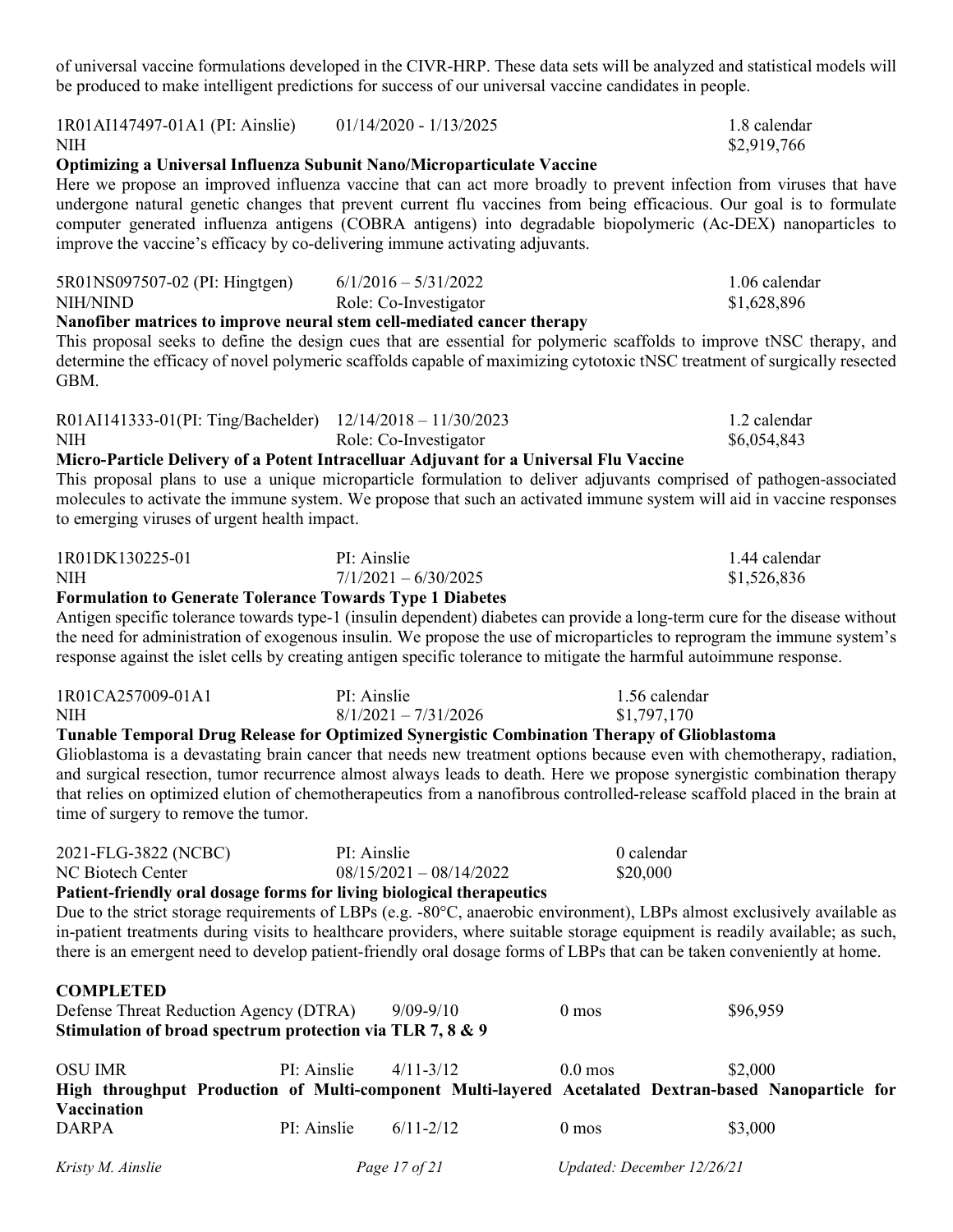| Optimization of Resiquimod in Vaccine Microparticulate Carrier to Modify Immune Cells for Vaccine Formulation                                                                                                       |                          |                          |                            |                            |
|---------------------------------------------------------------------------------------------------------------------------------------------------------------------------------------------------------------------|--------------------------|--------------------------|----------------------------|----------------------------|
| W911NF-10-1-0264<br>PI: Ainslie<br>7-day Biodefense: Universal vaccine microparticulate carrier that encapsulates immune modifiers and antigens in a<br>novel polymeric matrix to passively target dendritic cells. | $9/10 - 6/13$            | $2.4$ mos                |                            | \$1,176,660                |
| <b>DTRA</b><br>PI: Keane-Myers/Ainslie<br>Development of needle-free, multi-formulation nanoparticle vaccine                                                                                                        | $6/13 - 5/14$            | $0.6$ mos                |                            | \$779,517                  |
| PI:Ainslie<br>R21 NS072813-01<br><b>Encapsulated Active Vitamin D Vaccine for the Treatment of Multiple Sclerosis</b>                                                                                               | $8/11 - 7/13$            | $0.6$ mos.               |                            | \$419,375                  |
| R21 AI095773<br>consultant (PI: Pappenfus)<br>Regulatory myeloid cells in inflammatory disease: Therapy and targeted generation with micro particles                                                                |                          | $8/12 - 7/14$            | 0 <sub>mos</sub>           | \$419,375                  |
| co-I (PI: Schlesinger)<br>Arno Therapeutics<br>Use to fund additional studies in the Center for Microbial Interface Biology (CMIB) at OSU.                                                                          |                          | 0 <sub>mos</sub>         |                            | \$200,000                  |
| R21 AI102252<br>PI<br><b>Celecoxib Derivative: Host Cell-Directed Inhibitors of Intracellular Pathogens</b>                                                                                                         | $7/12 - 6/17$            | $0.6$ mos                |                            | \$415,113                  |
| EII<br>PI<br>Long acting formulations for HIV therapy                                                                                                                                                               | $5/16 - 3/18$            |                          |                            | \$50,000<br>0 mos          |
| R33 AI102252<br>PI: Ainslie<br><b>NIH</b><br>$7/12 - 6/18$<br><b>Celecoxib Derivative: Host Cell-Directed Inhibitors of Intracellular Pathogens</b>                                                                 |                          |                          |                            | \$989,229<br>$0.6$ mos     |
| 1R21AI123692-01<br>PI: Ainslie<br>$4/16 - 3/19$<br><b>NIH</b><br>Microparticle resiquimod for the treatment of visceral leishmaniasis                                                                               |                          |                          |                            | \$423,739<br>$1.2$ mos     |
| PI: Ainslie (lead)/Goyal<br>1R41AI140795<br><b>IMMvention Therapeutix/NIH</b><br>STTR: Advancing Formulation of STING agonist for Universal Flu Vaccine                                                             |                          | $06/1/2018 - 10/31/2019$ |                            | 1.35 calendar<br>\$104,140 |
| 2018-BIG-6504 (PI: Ting)<br>Role: Investigator<br>North Carolina Biotechnology Center (NCBC) NCE<br><b>Advancement of Immunotherapeutic Formulation for Breast Cancer</b>                                           | $1/01/2018 - 12/31/2019$ |                          |                            | 0.24 calendar<br>\$200,000 |
| PA2018TierA ID26 (PI: Ainslie)<br>PharmAlliance<br>Filling an unmet need with Malaria vaccines: an antibody inducing blood-stage microparticulate subunit vaccine                                                   |                          | 01/01/2019 - 12/31/2019  |                            | 0.12 calendar<br>\$49,840  |
| Grant # (PI: Ainslie)<br>Duke University / NIH<br><b>Adjuvant Discovery Program</b>                                                                                                                                 | $01/01/2019 - 2/29/20$   |                          |                            | 0.6 calendar<br>\$125,187  |
| State Funded NC Policy Collaboratory 7/01/2020-12/30/2020<br>A vaccine against COVID-19 that strongly induces three branches of immunity                                                                            | Role: Co-Investigator    |                          |                            | \$342,411                  |
| No Number (PI: Ting/Ainslie)<br>UNC Lineberger Comp. Cancer Ctr                                                                                                                                                     | $7/01/2018 - 6/30/2020$  |                          |                            | 0.12 calendar<br>\$100,000 |
| Kristy M. Ainslie                                                                                                                                                                                                   | Page 18 of 21            |                          | Updated: December 12/26/21 |                            |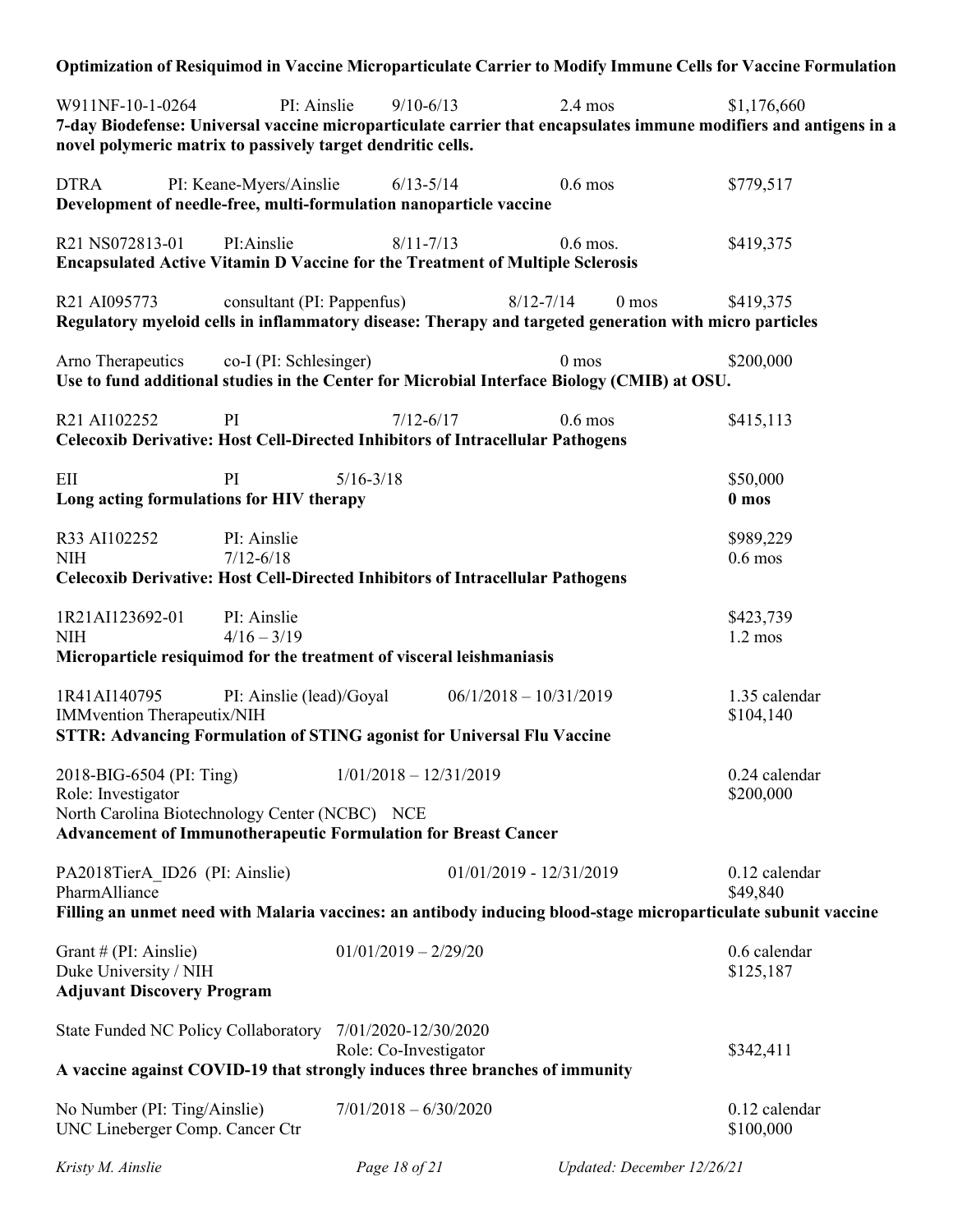#### **A Novel Microparticle Platform to Activate Innate Immunity as an Immunotherapeutic for Triple Negative Breast Cancer**

1F32CA225199-01A1 (PI: Ainslie) 7/01/2018-4/30/2021 0 calendar

#### NIH

# **Combination Therapy of Stem Cells and Drug Eluting Scaffolds to Treat Glioblastoma**

Glioblastoma is a devastating disease with limited therapeutic options due to tumor location, heterogeneity and drug resistance. This project proposes that combination therapy administered locally can overcome these challenges and lead to improved outcomes.

#### **PROFESSIONAL SERVICE**

|      | <b>GRANT REVIEW ACTIVITIES</b>                                                                                    |
|------|-------------------------------------------------------------------------------------------------------------------|
| 2021 | NIH NANO, ZRG1 F07A-H (20)                                                                                        |
| 2020 | NIH NANO Standing Member                                                                                          |
|      | NIH Emergency COVID ZAI1 JHM-X (J2)                                                                               |
| 2019 | NIH NANO Standing Member                                                                                          |
|      | NIH CSR/SSI Anonymization Project                                                                                 |
| 2018 | <b>CDMRP DIS-VDID</b>                                                                                             |
|      | NIH CSR/SSI Anonymization Project                                                                                 |
|      | NIH NANO                                                                                                          |
|      | <b>NIH BMBI</b>                                                                                                   |
|      | NIH ZAI1 KP-M (M1) 1 Vaccines and Immunophrophylactics against Antibiotic-Resistant Bacteria                      |
|      | NIH EBIT                                                                                                          |
| 2017 | NIH Non-HIV Microbial Vaccines ZRG1 IMM-R (12)                                                                    |
|      | NIH R10 Innovative immunology SBIR $(2x)$                                                                         |
|      | NIH ZRG1 CB -M (50) MIRA                                                                                          |
| 2016 | <b>NIH NANO</b>                                                                                                   |
|      | NIH Non-HIV Microbial Vaccines ZRG1 IMM-R (12) B                                                                  |
|      | NIH BAA Bacterial Vaccines ZAI1 TT-M(C1)                                                                          |
|      | NIH VMD 2016/05 ZRG1 IMM-R (90) B                                                                                 |
|      | NIH Non-HIV Microbial Vaccines ZRG1 IMM-R (12)                                                                    |
| 2015 | Swiss National Science Foundation Fellowship Application                                                          |
|      | NIH Nano Study Section Ad Hoc                                                                                     |
|      | NIH SBIR Clinical Trials 2015/01 ZAI1 TT-M (J3) 1                                                                 |
|      | NIH SBIR ZRG1 IMM-R (12)                                                                                          |
|      | NIH R15 ZRG1 OTC-N (80) A                                                                                         |
| 2014 | NIH SBIR Review Topic 028                                                                                         |
| 2013 | USAMRMC American Institute of Biological Sciences Grant Reviewer<br>NIH NINDS/NIA EUREKA Review (ZNS1 SRB N (04)) |
|      | NIH Drug Target Development and Validation for Antimicrobial-Resistant Pathogens ZAI-SM-M-J1                      |
|      | <b>OSU PHPID</b>                                                                                                  |
|      | OSU CMIB/Arno Therapeutics Grant Committee                                                                        |
| 2012 | Deutsche Forschungsgemeinschaft (German Research Foundation) vaccine grant                                        |
|      | Technology Foundation STW, The Netherlands, tolerance grant                                                       |
|      | Ohio State University CCTS                                                                                        |
| 2011 | NIH Partnerships in Biodefense RO1 Immunotherapeutics (ZAI1 RGK-M (J1))                                           |
|      | NIH Partnerships in Biodefense RO1 Bacterial Vaccines (ZAI1 RGK-M (J3))                                           |
|      |                                                                                                                   |

## **PUBLIC SERVICE**

| 2016          | NC Museum of Natural Sciences Final Friday Nanotechnology Expert – answering questions of general public |
|---------------|----------------------------------------------------------------------------------------------------------|
| 2016          | UNC Women in Science, Panelist                                                                           |
| 2015          | UNC Women in Science, Speed Networking, Mentor                                                           |
| $2015 - 2019$ | Mary Scroggs STEAM Workshop, Who Broke the Cookie Jar? and Hovercraft demonstration with help            |
|               | recruited for division graduate students.                                                                |
| 2009-2013     | Judge, Fundamentals of Engineering, OSU                                                                  |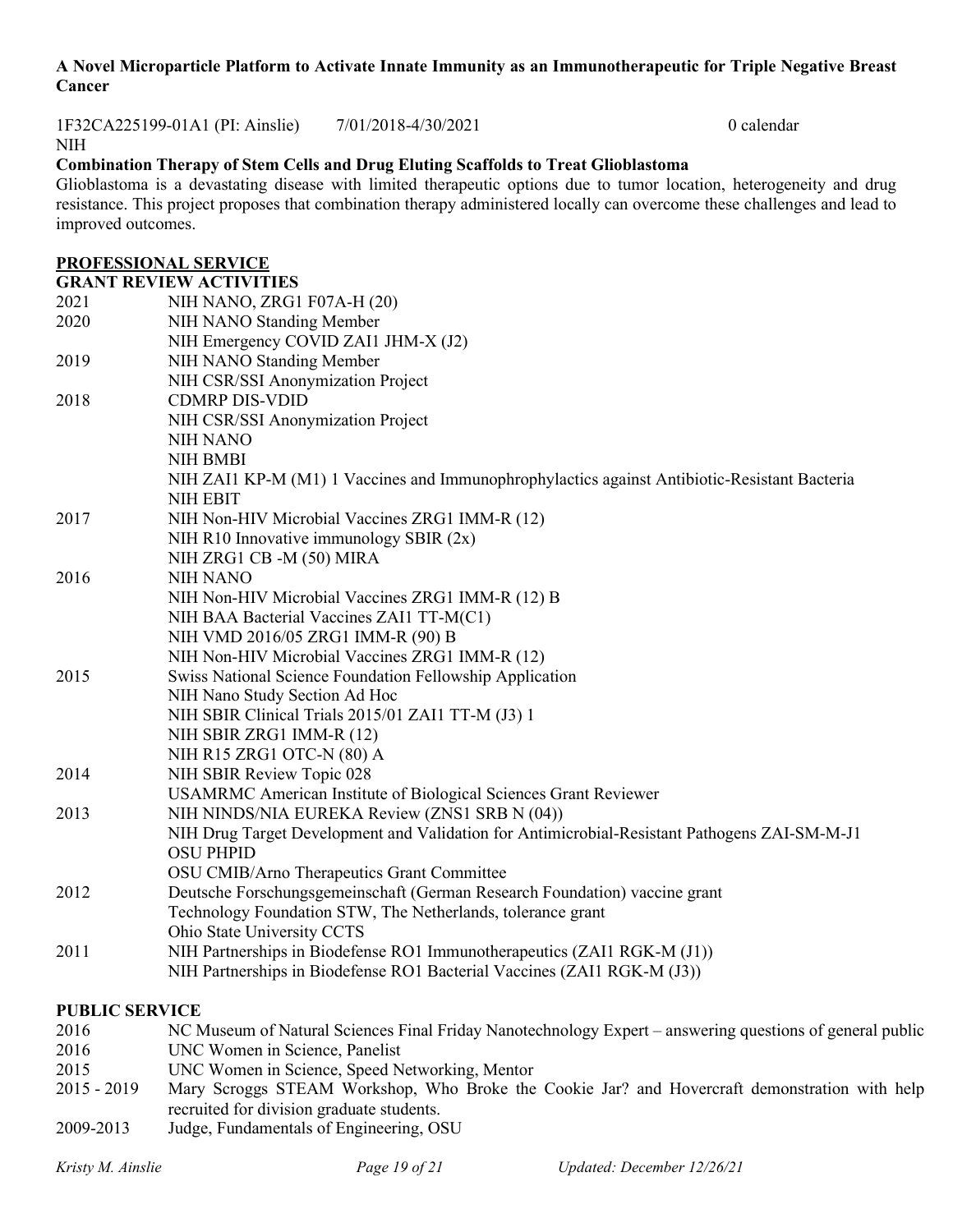2008 NSF Expanding your Horizons in Science and Mathematics, San Bruno, CA.

Nanotechnology Program for PBS *DragonflyTV investigation*, St. Paul, MN.

2007 Community Resource for Science, Berkeley, CA.

- 2001 2005 Science Lions; K-12 Interdisciplinary Science Outreach Organization, State College, PA.
	- Founded and resided as president for three years.
	- Enlisted funding for initial start-up and continuation:  $> $15,000$ .
	- Developed organization structure that is used to currently maintain group without selfinvolvement.

- 1996 1999 Science Theatre; K-12 Interdisciplinary Science Outreach Organization, East Lansing, MI. • Developed three chemistry, engineering, and biology related presentations.
	- Created engineering department and recruited initial members and funding estimated at \$1,000.

## **SERVICE TO PUBLICATIONS**

Journal Reviewer: Biomedical Microdevices, Langmuir, Acta Biomaterialia, ACS Nano, Advance Drug Delivery Reviews, The Journal of Biomaterials Science: Polymer Edition, Accounts of Chemical Research, Chemical Reviews, Biomaterials, Molecular Pharmaceutics, Journal of Controlled Release, Carbohydrate Chemistry, Acta Materialia, Biochimica et Biophysica Acta, Science, Adv Materials

Guest Editor (2021): Special issue The AAPS Journal for Rising Stars Issue

#### **SERVICE TO PROFESSIONAL ORGANIZATIONS**

- 2020 2021 Rising Stars in Drug Delivery and Novel Carriers Webinar co-organizer
- 2020 Nanoformulation Workshop and NanoDDS session and roundtable co-chair
- 2020 Pres Abstract reviewer, BMES, AAPS, CRS
- 2017 Pres AAPS UNC Student Chapter Faculty Advisor
- 2015 2016 Co-organizer for Fusion Conference, Host Directed Therapeutic Strategies to Combat Infection and Reduce Emergence of Drug Resistance Conference
- 2011 2014 ISPE OSU Student Chapter Faculty Advisor
- 2010 2014 AAPS OSU Student Chapter Faculty Advisor
- 2009 2011 Controlled Release Society Oral Drug Delivery Committee Leader

## **SERVICE TO COMPANIES**

- 2012 2014 Scientific Advisory Board Member, Peptineo, Albuquerque, NM
- 2017 Co-Founder IMMvention Therapeutix, Durham, NC
- 2017 2020 Scientific Advisory Board Member, IMMvention Therapeutix, Durham, NC

## **SERVICE TO ADMINISTRATIVE COMMITTEE**

| University Activities |                                                                     |
|-----------------------|---------------------------------------------------------------------|
| $2020 - Pres$         | UNC, LGBTQ+ Ally                                                    |
| $2018 - Pres$         | UNC, CHANL Advisory Committee                                       |
| $2016 - 2018$         | UNC, Eshelman School of Pharmacy, Dean Search Committee             |
| $2016 - 2018$         | UNC, Graduate School Administrative Board Member                    |
| $2016 - 2018$         | UNC, Academic Policy Committee Member                               |
| 2012                  | OSU, College of Pharmacy, Dean Search Committee                     |
| 2011                  | OSU, Consultant for CCTS Webpage Development                        |
| 2012                  | OSU, Summer Research Opportunities Program, Judge and Mentor        |
| $2010 - 2014$         | OSU, Ohio State Information Committee Chair; Immunology Round Table |
|                       |                                                                     |

School/College Activities

| $2021 - Pres$ | UNC, BS Pharmaceutical Sciences Task Force Chair                                        |
|---------------|-----------------------------------------------------------------------------------------|
| 2020          | UNC, Organized School-wide LGBTQ+ training                                              |
| $2020 - 2020$ | UNC, Research Enterprise Subcommittee                                                   |
| $2019 - 2021$ | UNC, Vice Chair, Division of Pharmacoengineering & Molecular Pharmaceutics              |
| $2019 - 2020$ | UNC, Faculty Advisory Team                                                              |
| $2017 - 2018$ | UNC, PharmD Accreditation Self-Study Group Assignments - Standards (18-19): Faculty and |
|               | Staff Quantitative and Qualitative Factors                                              |